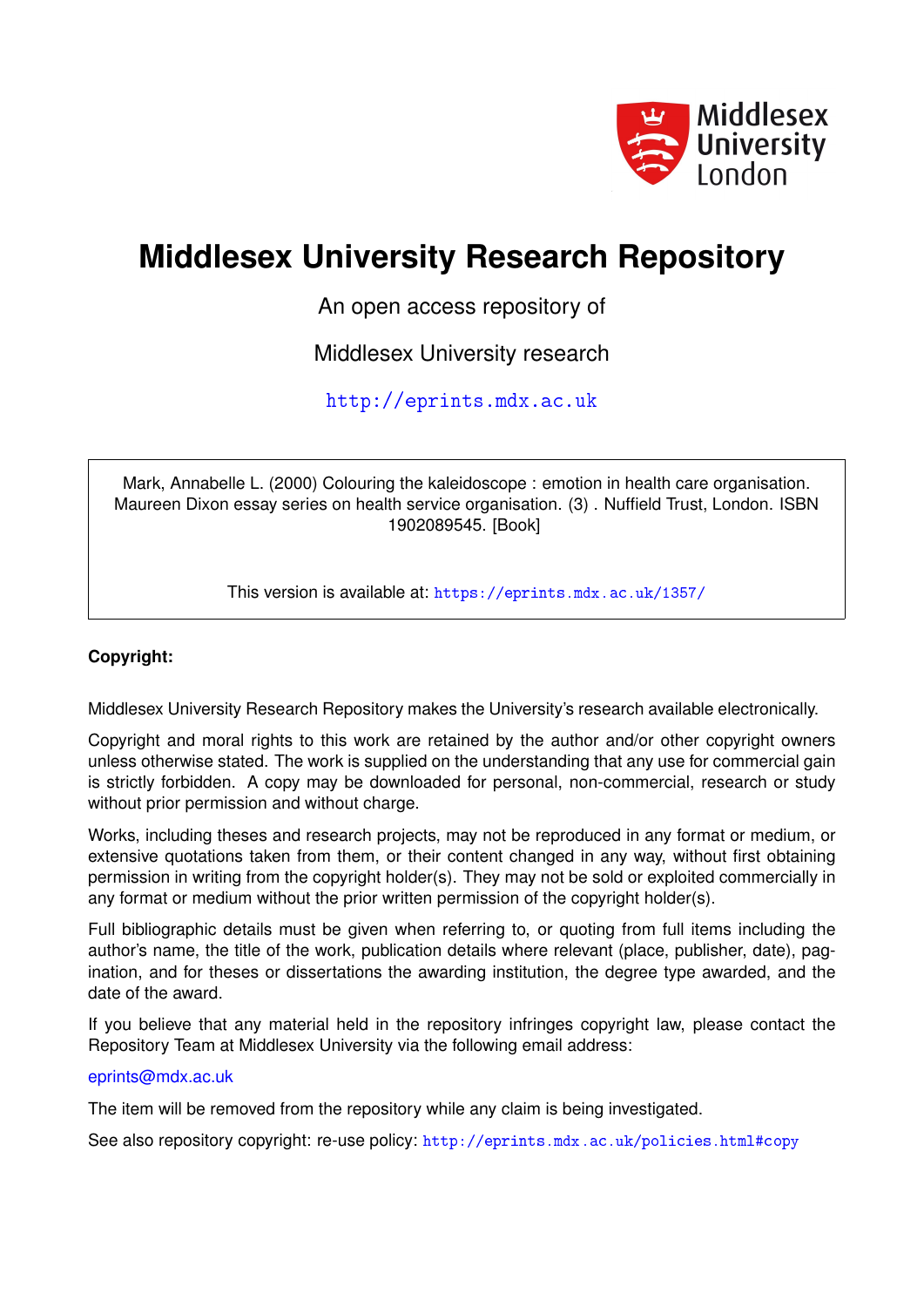## **The Nuffield Trust**

 $\mathcal{L}_{\mathcal{A}}$ 

*The Maureen Dixon Essay Series on Health Service Organisation Number 3* 

# **COLOURING THE KALEIDOSCOPE**

**-** *Emotion in Health Care Organisation* 

**Annabelle L. Mark**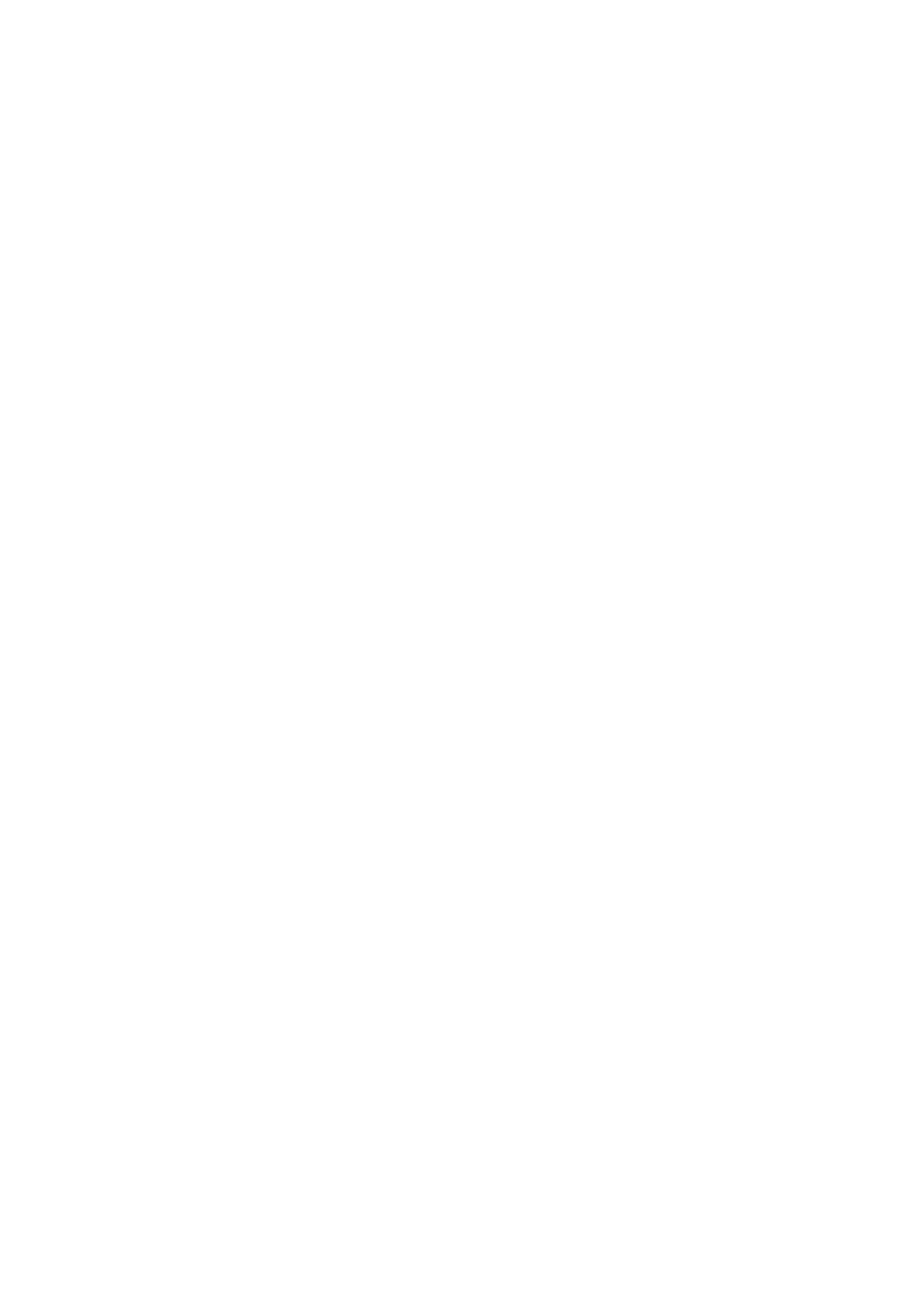Published by **The Nuffield Trust**  59 New Cavendish Street LONDON W1G 7LP

Telephone: 020 7631 8450 Fax: 020 76318451

Email: [mail@nuffieldtrust.org.uk](mailto:mail@nuffieldtrust.org.uk)  Website: [www.nuffieldtrust.org.uk](vvWw.nuffieldtrust.org.uk) 

ISBN 1 902089 54 5

© Nuffield Trust 2000

Publications Committee

Professor John Ledingham DM,FRCP Dame Fiona Caldicott DBE, FRCP, FRCPsych Philippa Hurd John Wyn Owen CB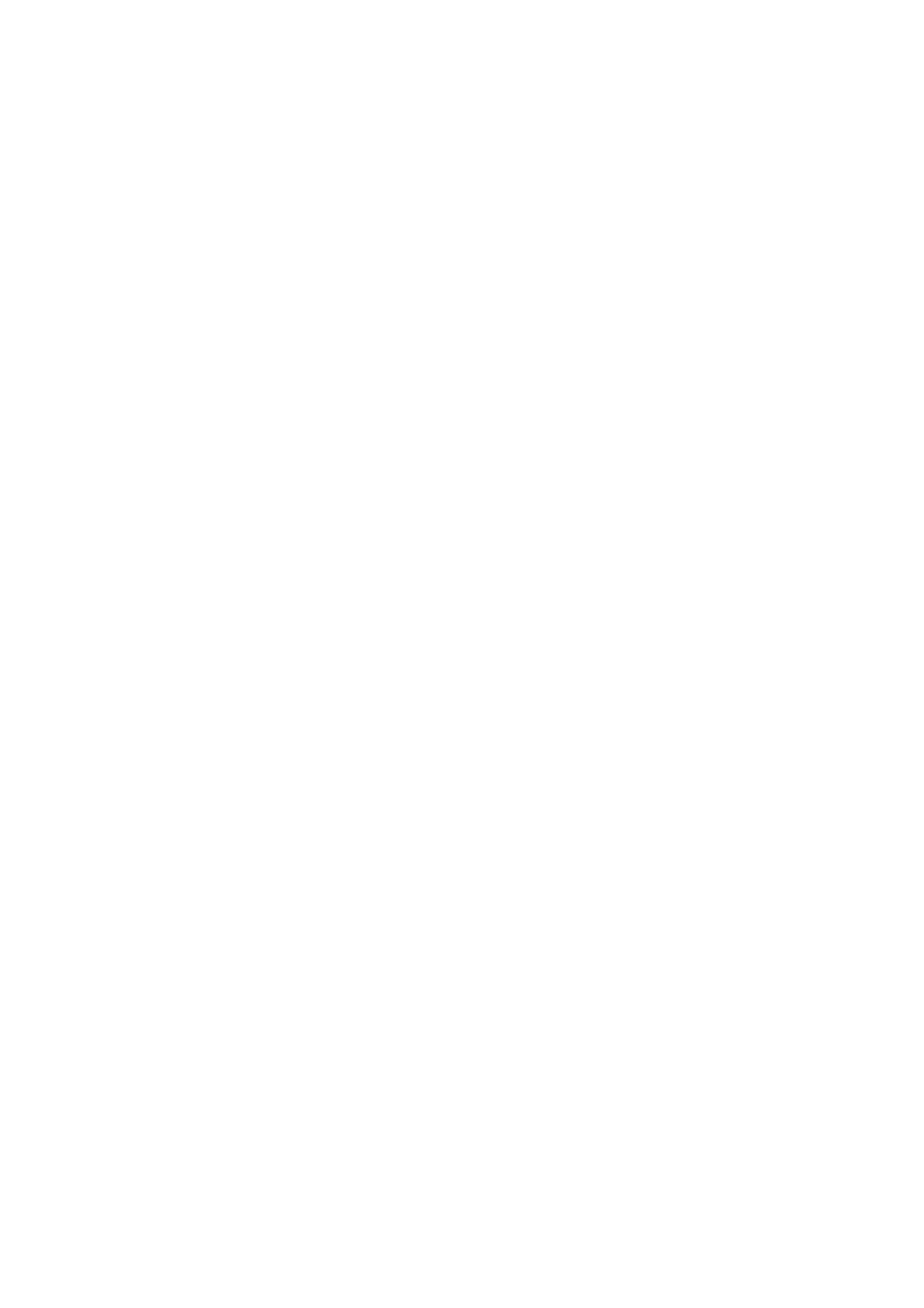**Annabelle Mark** is Reader in Organisational Behaviour and Health Management Middlesex University Business School, Hendon, LONDON NW4 4BT UK.

Email: [a.mark@mdx.ac.uk](mailto:a.mark@mdx.ac.uk)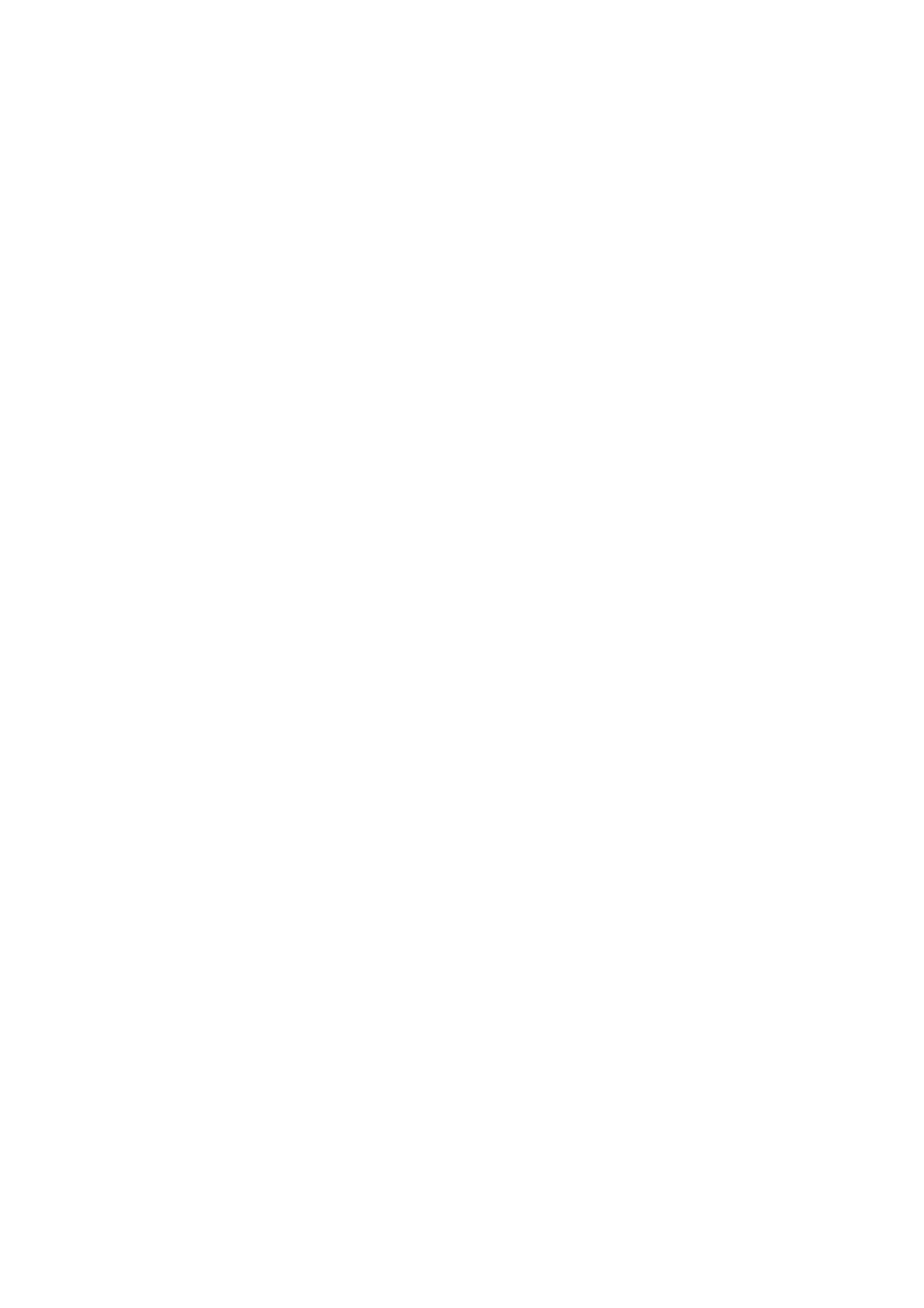*This paper is written in memory of Maureen Dixon who would have described her contribution to healthcare organisation in terms of the rational process - anyone who knew her however, would have understood that it was her passionate commitment to health care and the founding principles of the NHS which drove her work forward; her emotions formed the backbone for her work. Maureen may not have entirely agreed with the propositions set out in this paper, but she would have recognised the need for constructive thinking about the future of healthcare in the UK, and this work it is hoped provides some ideas to inform this debate.*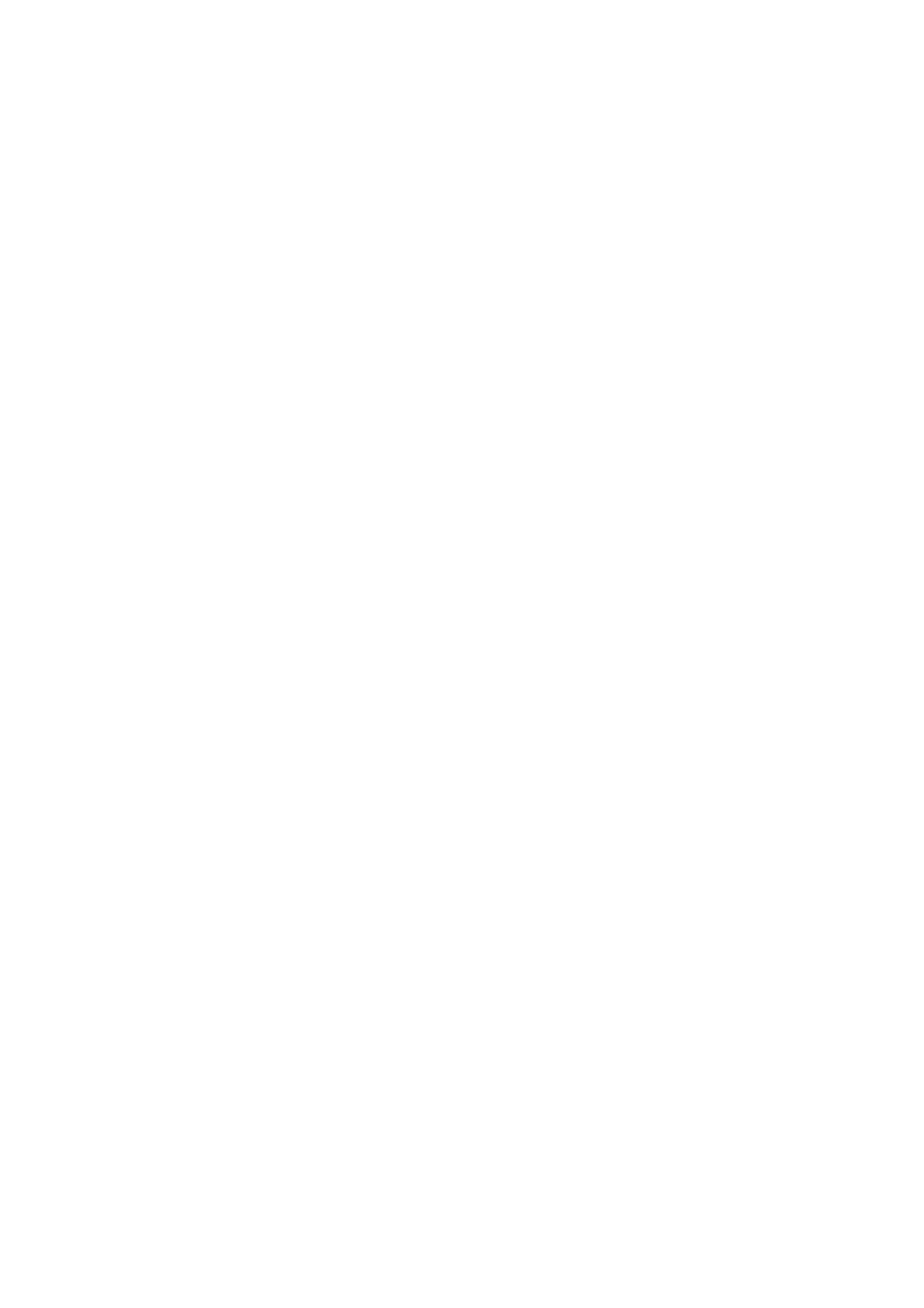#### **Foreword**

Maureen Dixon played a major part in developing a systematic approach to organisation design. This essay series has been established in order to place her contribution in context and the essays are intended to contribute to informing the debate about the organisation and design of work, whilst at the same time stressing the importance of values in health care organisation and management. The Nuffield Trust is grateful to Andrew Wall, Series Editor and the author of the first paper in this series, who conceived the idea for this set of papers.

*Colouring the Kaleidoscope. Emotion in Health Care Organisation* by Annabelle Mark is the third in the series. She examines emotion in health care organisations, endeavouring to give legitimacy to feelings that are often considered inappropriate. Drawing on her experience of analysing the complexity and unpredictability of health care organisations, she realised that as with much research and writing about organisations, the issue of what role emotion plays has been marginalised and often ignored. This essay redresses the balance and examines some of the ways that emotion can bring to health care organisation experience and may help show what may be missing and how understanding it can improve the future.

This publication is appearing just at the same time as the Sir Kenneth Caiman, H.M. Queen Elizabeth the Queen Mother Fellow, with his lecture and publication *A Study of Story Telling, Humour and Learning in Medicine.* He explains that one of the most potent aspects of story telling is in the establishment of leadership. 'Good leaders tell good stories and their power, at least in part, rests on this ability. It must be supplemented of course by knowledge and other skills but the ability to describe where you want to go and how to get there is critical. This is where power resides - in the capacity to convince others that your story is likely to be more effective than that of someone else.' Caiman's principal hypothesis is that people change behaviour because they have been infected by the ideas or values of another. It is argued that this contagion, passed on through transmits (transmitted ideas) can be a very powerful mechanism and may even change the lives of a large number of people. People are thus the agents of transmission of change and the phrase 'caught not taught' as a way of thinking about teaching, illustrates the point. Words, feelings, written, spoken or delivered in many other ways gain access via the senses especially sight, hearing and touch. They are transmitted. Emotions and feelings are also important.

Trust is at the heart of the patient/doctor relationship and thus at the centre of the organisation of health care. This publication addresses emotion as an explicit issue in health care, its history, current context and future opportunities. Habitually health care organisations have sought rational solutions but in the event rationality alone has proved to be inadequate. What is now needed is better recognition and explicit discussion of the role that emotion plays in ensuring that we actually get what we need both as individuals and as a community.

John Wyn Owen, CB London: December 2000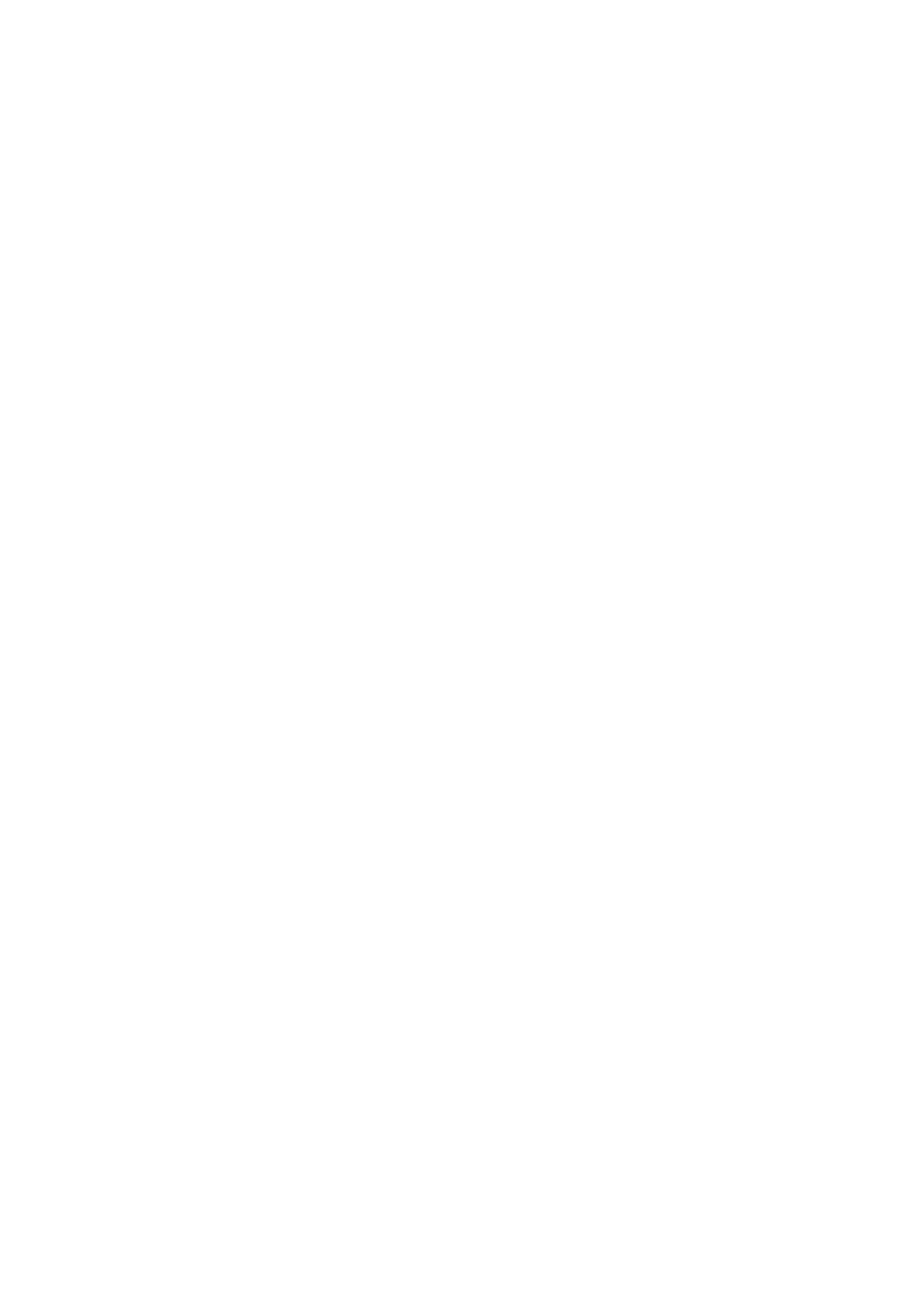#### **Colouring the kaleidoscope**

The image of a kaleidoscope provides a way of describing both the complexity and unpredictability of health care organisations in the UK over the last 50 years. We only just begin to observe and understand the relationships between interlocking parts when they can all suddenly shift into a new pattern. What then happens is that commentators, be they policy makers or academics, rush around trying to describe and analyse these changes before the same process is repeated.

Something however always seems to be missing from such analysis, and when I first started to think about this I realised that, as with much research and writing about organisations, the issue of what role emotion played had been marginalised and often ignored. So it is time to redress the balance and to examine just some of the ways that colouring this kaleidoscope, with the vivid brilliance that emotion can bring to our experiences, may help to show what we may be missing, and how understanding it can improve the future.

It is only possible here to explore some aspects of the issue but they should provide some insight into the importance and complexity that the subject can reveal. This will be undertaken by thinking about:

- the past, in particular how the NHS as an organisation has developed;
- the present, by looking at the dominant groups involved in health care;

- some major themes which are part of the fabric of the organisation,

and issues for the future.

#### **Monochrome mindsets**

A well-recognised symbol for management in health care, which represented it for many years, was 'men in grey suits'. This monochromatic metaphor which suited the past, described the dress code associated with what was a male dominated group of professionals, but also illustrated the lack of feeling often associated in the public eye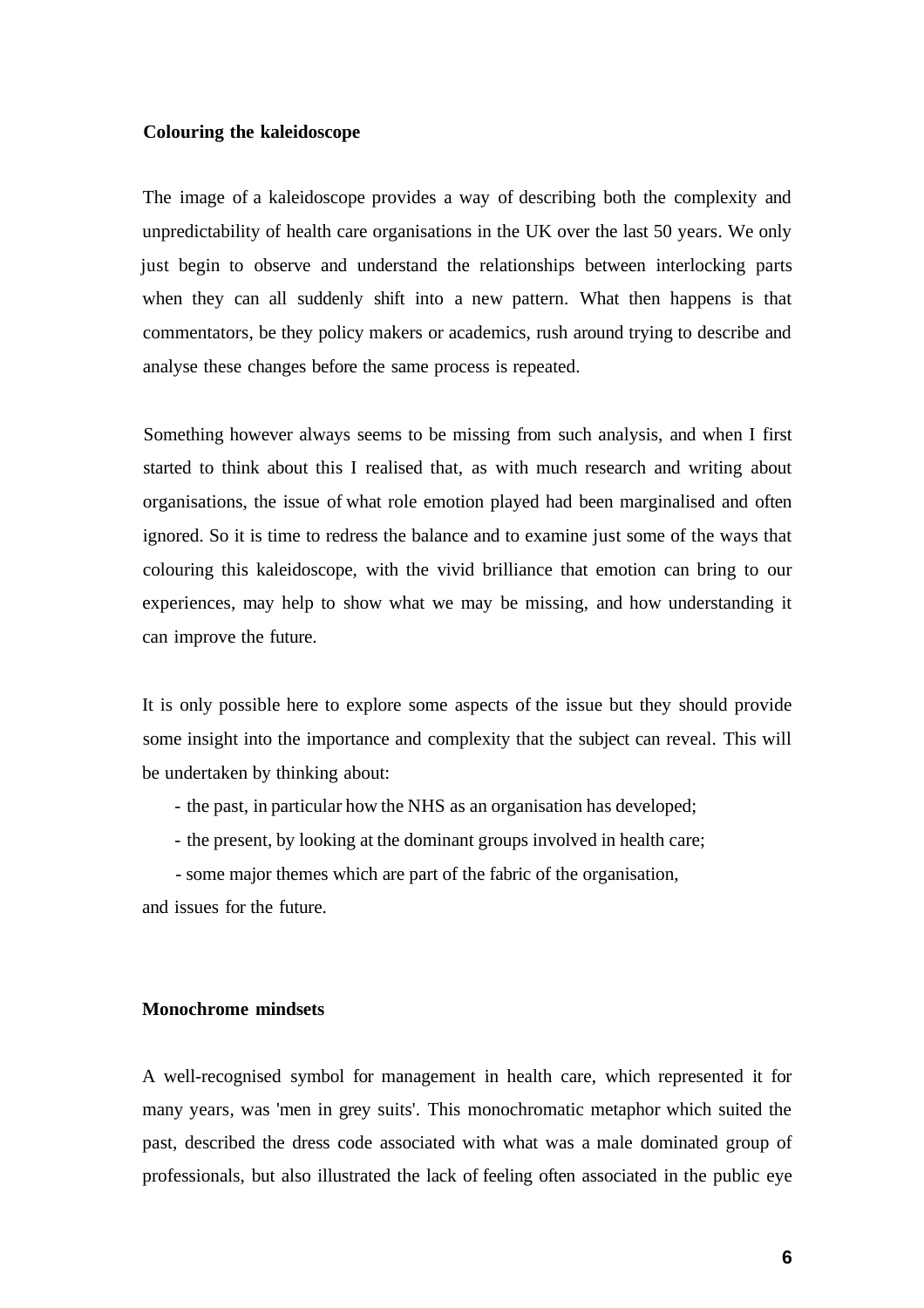with those fulfilling this role. However with the appointment of a woman chief executive, Maureen Dixon, in the 1980s to run the Institute of Health Services Management (the professional health managers' association in the UK), together with the election over the next few years of a number of women to the president's role, a major shift in the gender balance of this management group was being demonstrated. Today women make up a much higher proportion of health management and at least some of the changes to the way the organisations are run can be attributed to this fact. The demise of grey suits is symbolic not just of a change in gender but also a change in how the organisation of health care is undertaken.

The failure of the competitive market approach of the 1990s was not perhaps just political, but exemplified the need to move from male models of dominance and competition towards behaviours more associated with women, such as co-operation and collaboration (Tannen 1992). This is because the issue for the organisation is not just one of the current policy agenda, but also increasingly what will deliver effective healthcare. Some of the changes to the organisation can of course be traced to prevailing political philosophies, or the effects of global markets in health care. Nevertheless the wider role of women in society and within the controlling professional groups, is affecting the way both the organisation delivers healthcare and indeed what healthcare is delivered. Gender is thus a powerful way for understanding changes in healthcare organisation, and symbolises what is often characterised as the rational male/emotional female divide. This divide has in the past expressed the division in the roles in healthcare, male doctors & female nurses, but this has long since ceased to be representative of the structure of the workforce. It does however leave a long tail in terms of the rational/emotional divide for the organisation and it is this legacy which increasingly needs to change.

What is also highlighted by this perspective is the need for new representations of healthcare organisations which portray something more akin to the lived experience of all those who are involved with them (Ackroyd & Thompson 1999).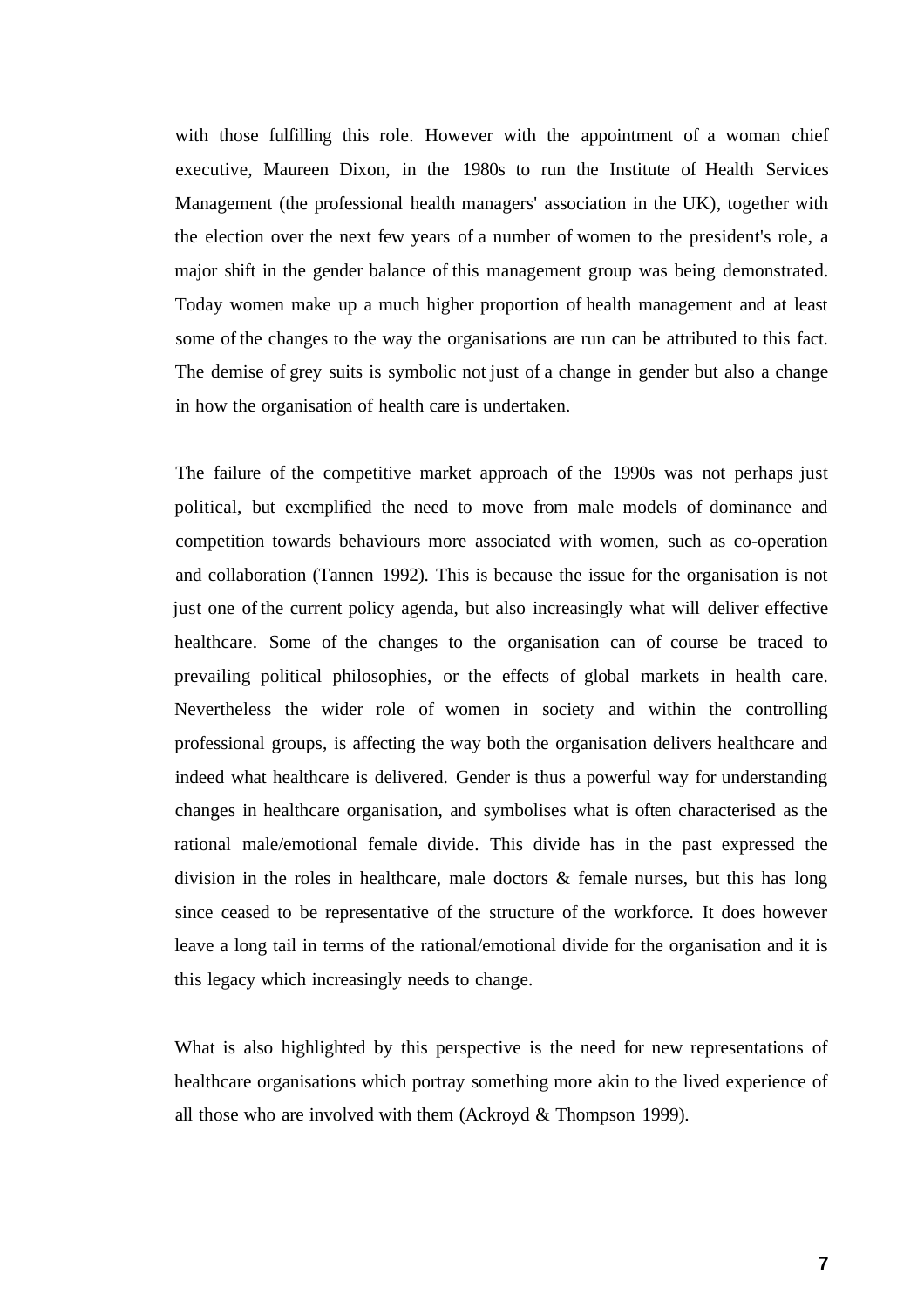Healthcare is first and foremost about people, people as patients, people as professionals, people as politicians, but most of all people as participants in the dialogue about what health is and how it can be attained. The first and most obvious differences between people are those of gender, then of race, creed, colour and so on. However difference is only half the story; as it is also what they share, albeit in different proportions and varying degrees, that provides ways of understanding how they can work better together. Emotions are critical to these shared experiences, but their relevance in understanding why things happen has been underestimated, sometimes purposefully ignored or seen by organisations as uncivilised, invalid, too powerful and even shameful (Ralston 1995) to be part of any formal organisational process.

The colour that these emotions bring can complicate as well as illuminate the view and requires greater understanding - and this often acts as a disincentive for those who wish to continue to see action through the simplicity provided by a monochrome world. This is understandable; anyone who remembers the arrival of colour television can no doubt recollect those who claimed to still prefer black and white. It was simpler, what they were used to, their response represented a defence against a changing interpretation of reality, but was also an assertion of personal independence. In the same way what is needed now is a way of moving from the present monochrome to full colour in a graduated way which, somewhat ironically, will take account of such emotionally led responses without being bound by them.

#### **Increasing the Spectrum**

Emotion and rationality are often described in terms of left-brain/right-brain activities within each individual, but even this is an oversimplification of what actually exists within the brain (Hellige 1993). It does nevertheless provide an appropriate starting point for analysis. Similar oversimplification, through stereotyping, takes place when we sort people into boxes from which we can attempt to interpret and predict them. This allows organisations to colour the individuals as doctors or nurses or followers or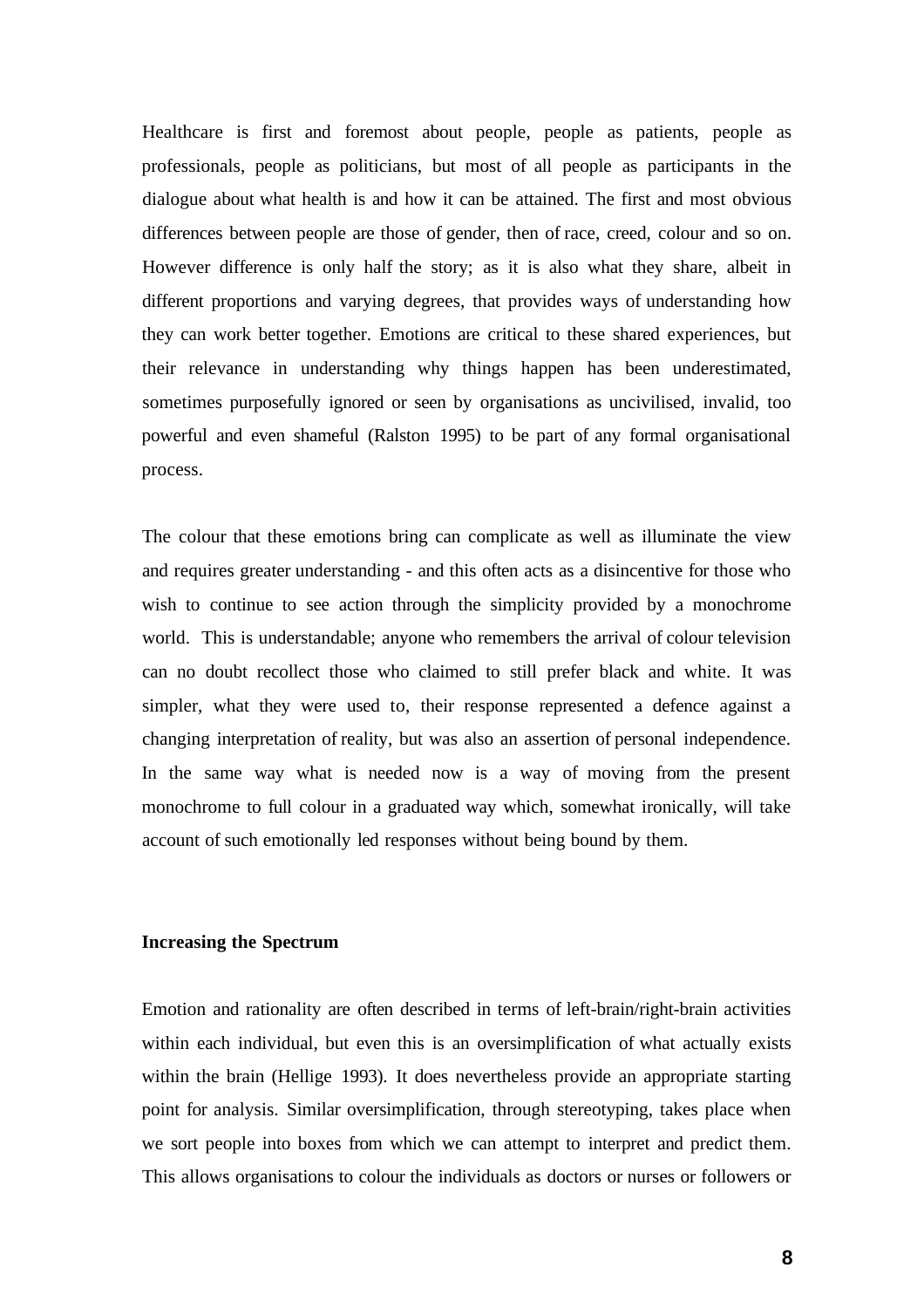leaders, and thus their reactions are often predicted, by others, in relation to their roles, not their feelings. Medicine, seen as the most senior branch of the medical organisation, has its own hierarchy of specialities, which reflect very profoundly the division between knowing and feeling or reason and emotion. Neurology, the physical study of the brain and nervous system has a higher status than psychiatry which is concerned with diseases of the mind (Turner 1995a, Cassell 1998). The NHS has historically reinforced this hierarchy in both its funding and the management attention given to different specialities. The leading profession in the provision of health thus helps to shape the attitude of the organisation, which has been thereafter reinforced through the budgetary allocations and investments in each speciality. Changes to these patterns of funding and professional hierarchy have been slow and not always successful.

We start out therefore using this simple if rather crude rational/emotional axis, because as a perspective it has a number of advantages:

it allows the gradual introduction of a more colourful view it contrasts with the prevailing reliance on rationality such contrast highlights why and how rationality alone fails

In more general terms, exploring emotion in the study of people arid organisations is experiencing serious attention, and is no longer seen as being only of importance in the creative arts. Indeed it is what artists have already explored which is now informing many aspects of organisations and their development; for example the growing interest in what Shakespeare has to tell us about power and leadership (Egan 2000).

It seems that organising healthcare has so far failed to take proper account of its uniqueness of purpose at an emotional level in dealing with individuals who are often at their most vulnerable. This vulnerability makes their perception of professionals and the organisation very important. If arts-based disciplines are now being used to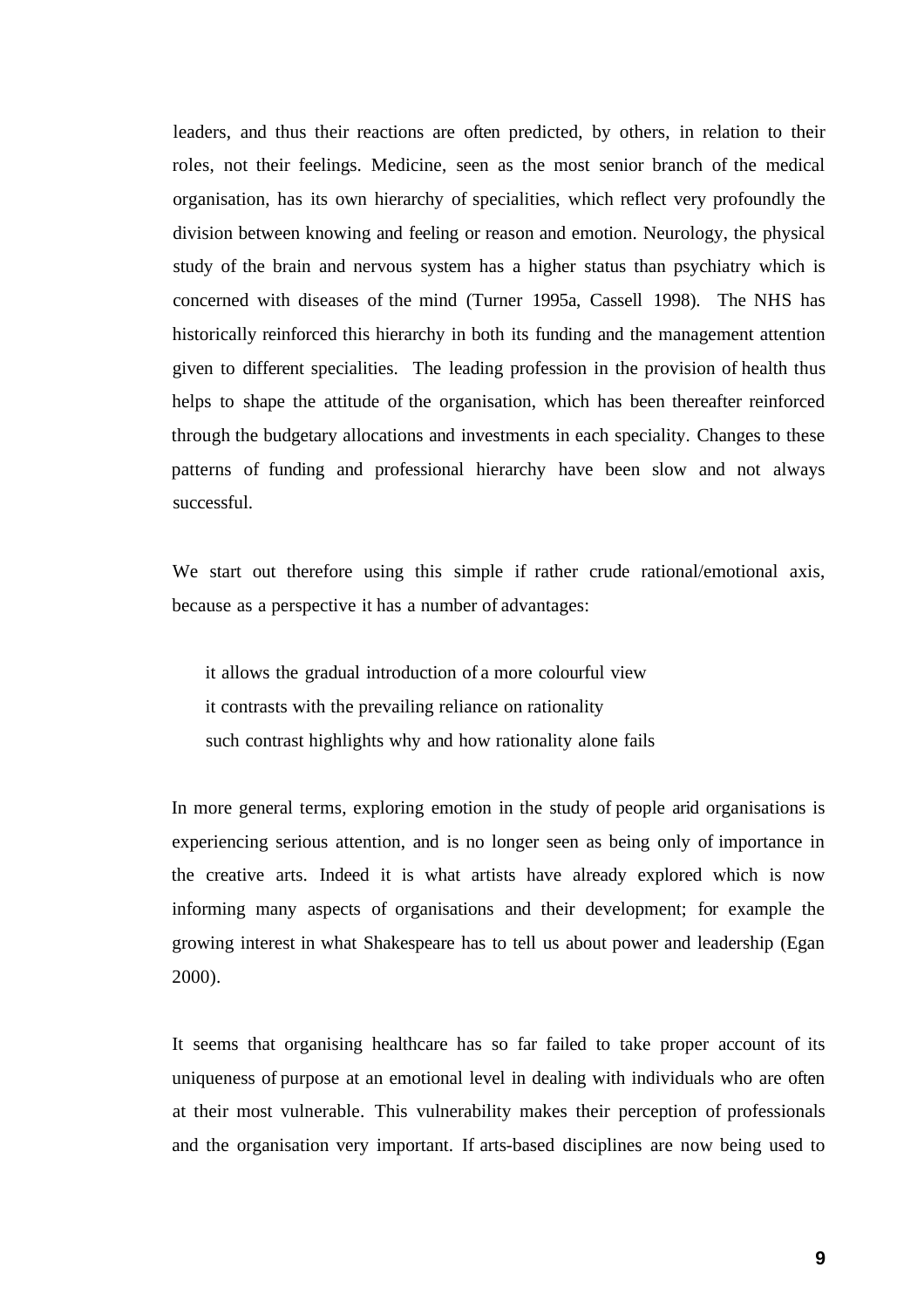inform our understanding of this, it redresses an imbalance in what have been the reference points for management until now.

What the history of the NHS as an organisation highlights, is a failure to connect the organisation to the unique task it performs within society, and the emotional as well as rational consequences of this. Perhaps this is because there is some confusion about what that task is, or should be in the future, and perhaps in the absence of such understanding other pressures and solutions have been introduced. Now however it is necessary to reassess this connection of the '"organisation to its task. This is because patients continue to feel disempowered by the system as currently provided as now acknowledged in the NHS Plan (DoH 2000), yet look to it to provide healthcare into the 21<sup>st</sup> Century. Understanding these connections, at both rational and emotional levels, will be critical to the future welfare of the organisation, as well as the people it serves.

To provide an understanding of the organisation we need to take a closer look at some aspects which will highlight important issues.

Health care organisations can be very dramatic places to work, as many television programmes confirm, and this drama is most powerfully symbolised in the continuing use of the term 'operating theatre'. Role playing as part of this dramaturgy (Downing 1997), is also at the heart of the relationship between patients and professionals, but its emotional content and context has only recently become the subject of analysis. An important contribution to our thinking about this is Hochschild's book *The Managed Heart: the commercialisation of feeling* (Hochschild 1983) which has given us the concept of 'emotional labour'. In health care this involves managing emotions to achieve professional and organisational goals. This 'management of emotions for a wage' (Grandey 2000) also incorporates the notion of what she terms 'surface' and 'deep' acting. In surface acting one regulates emotional expression; for example the doctor does not express views about a patient's injuries and how they may have been acquired. Whereas in deep acting one consciously modifies *feelings,* which are our individual internal experiences, in order convincingly to express the desired emotion;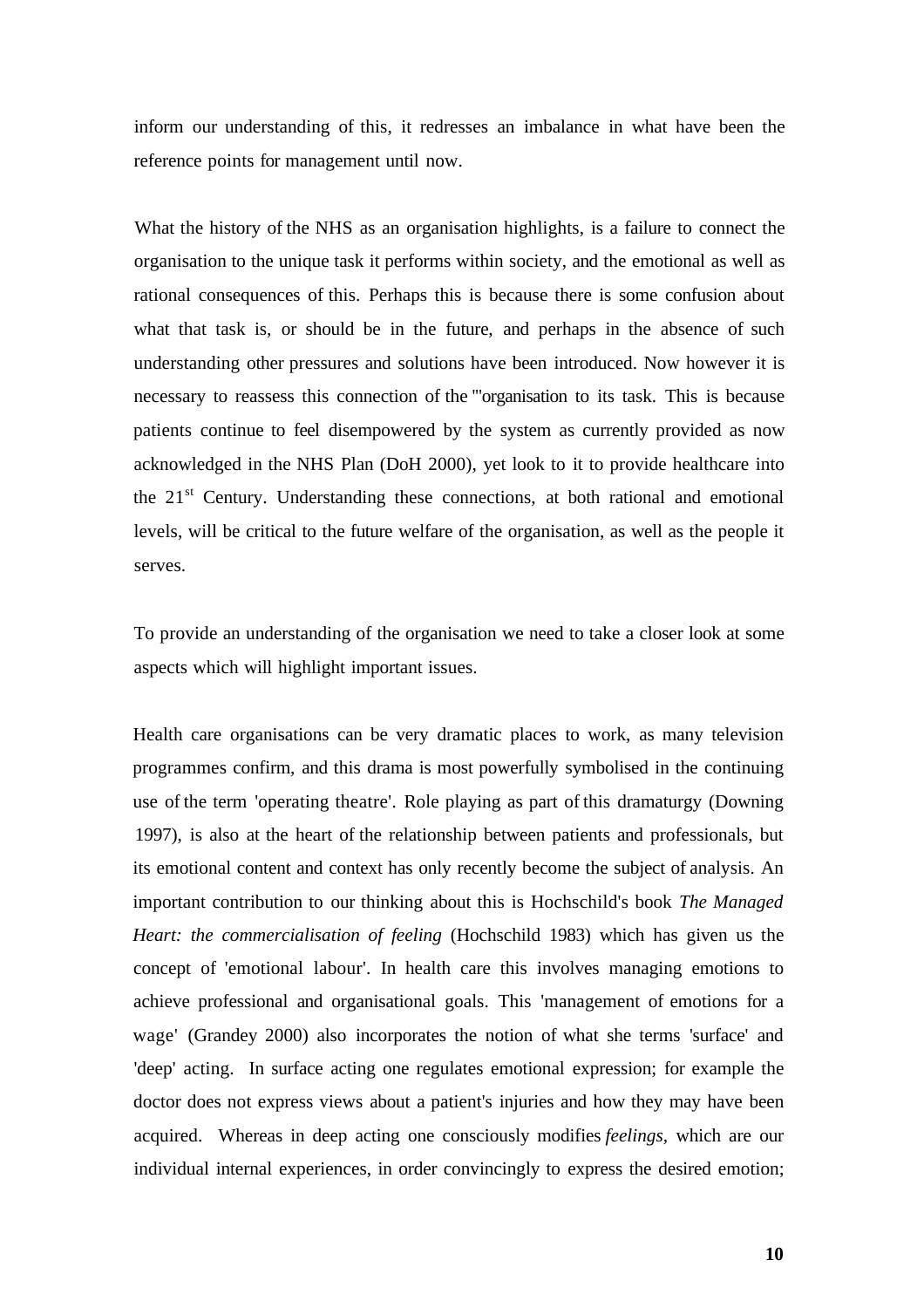for example the nurse who shows sympathy and empathy for patients while on duty but can switch off from them when the shift is finished. Both are strategies with a twofold purpose to maximise patient confidence, and minimise staff stress. Role play is thus a critical activity of healthcare provision and is derived from the 'display' or 'feeling' rules for the organisation or job (Goffman 1959, Hochschild 1983).

Of course such strategies may have other purposes; the role play can have a political or cultural component, but for the purpose of immediate and observable interactions the role and purpose of surface and deep acting provides a useful insight into what is going on. Problems however can occur when there is confusion or a lack of clarity about what the 'display' or 'feeling' rules of the organisation are; this can happen when there are organisational or role changes. The emergence of new display rules, becomes critical to the continuation of successful relationships and encounters, because as communication theory suggests 'emotion is constructed on-line as part of the developing relationship emerging from a real-time encounter between people' (Parkinson 1995). This must be contrasted with our individual feelings, which as our subjective internal experiences, may or may not be on display during these encounters, depending on whether we are indulging in surface or deep acting. Some attention has been given to this aspect of roles or jobs within healthcare, but with an emphasis on the changing roles of professional groups. Much less attention has been given to this sort of research into organisations and the part it plays in encapsulating and transmitting these rules. The past history of the NHS does seem to show that this lack of attention has indeed presented problems.

#### **Past Patterns**

To understand how we need to approach the future we must ask ourselves "what do we know and how can we learn?" from the past (Dawson 1999). Any discussion about healthcare in the UK is within the context of the National Health Service (Rivett 1998) which has shaped the delivery of services in this country for the last 50 years. As an organisation it was considered by many to be the envy of the world. This was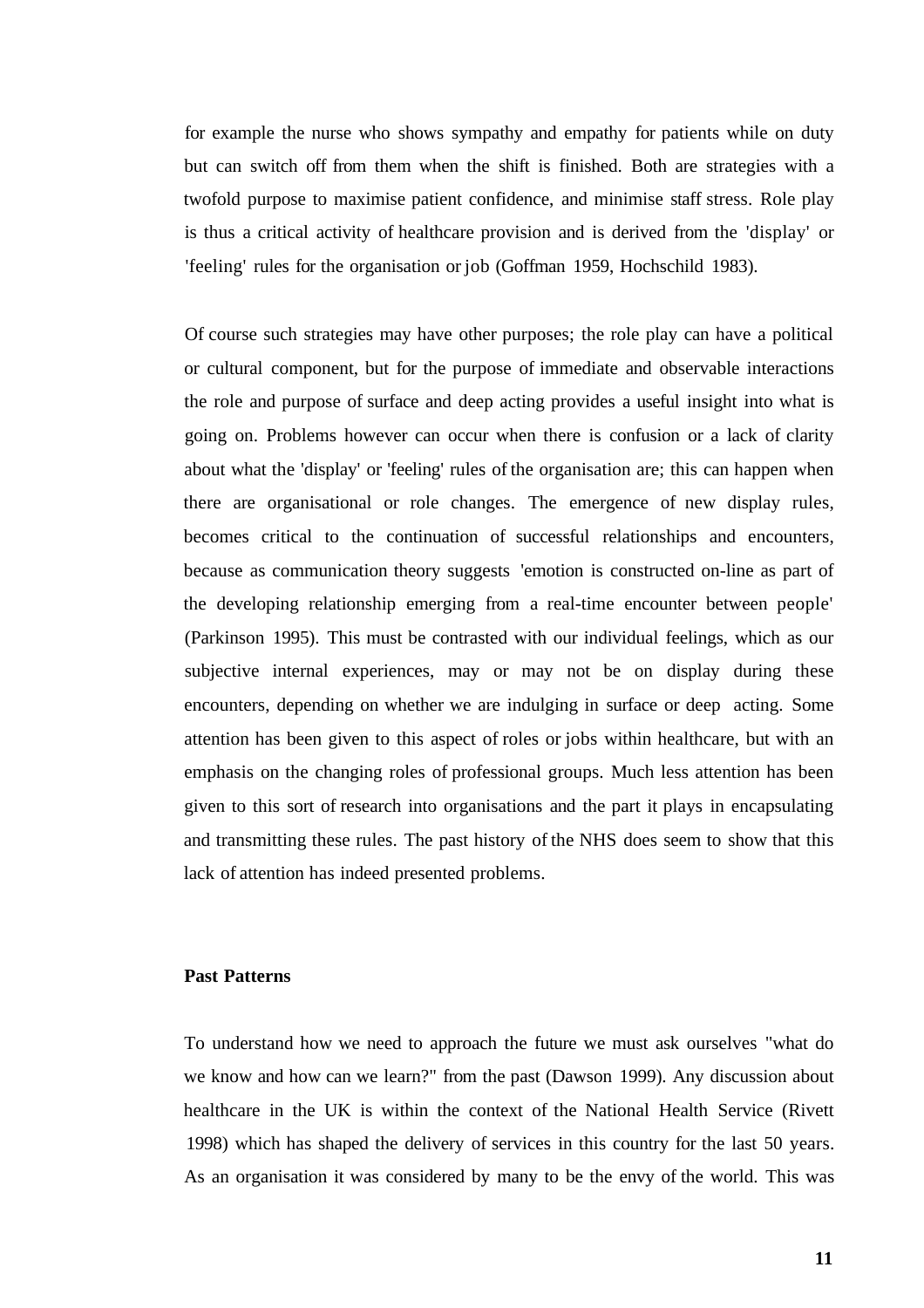because it has, at least economically, delivered good health as measured in terms of the outcomes, which can be counted. Yet its founding principles had little to do with such economic considerations but were rather based upon the political belief that removing the fear of ill health and infirmity was the mark of a civilised society. Self interest was best served by a shared community interest in the provision of healthcare. Like many such visions, a rational justification had to be found and this was soon to appear when the NHS was analysed at both national and international levels. The economics of nationalised health care and the science of medicine could be shown, together, to have improved the health of the nation when counted in terms of many comparative health indices of the past and of other countries. This constant resort to economic and scientific rationality as a method of sustaining the NHS was, however, made at the expense of an understanding of the role emotion plays in both the justification and delivery of health care. In so doing it has not only increased the potential workload in healthcare (Stewart Brown 1998) but also has also ignored the original purpose of the NHS which was to reduce fear and provide pathways to happiness through health.

The purpose of emotion and healthcare organisations have been and remain very much the same, as both in their different ways provide protection and fulfilment for individuals and communities; their relationship is therefore important.

Healthcare in the UK at the beginning of the  $21<sup>st</sup>$  Century is no longer just about meeting needs but is having to explore new boundaries between the provision of health and the improvement of lifestyle for individuals and communities. Identifying where these are, and how the health budget should be allocated between products and treatments which provide for both, is a key challenge as the recent debate over Viagra has revealed. Much of the discussion around them is emotionally based so rational solutions alone will no longer suffice in providing answers.

**Black and White makes 'Gray'.**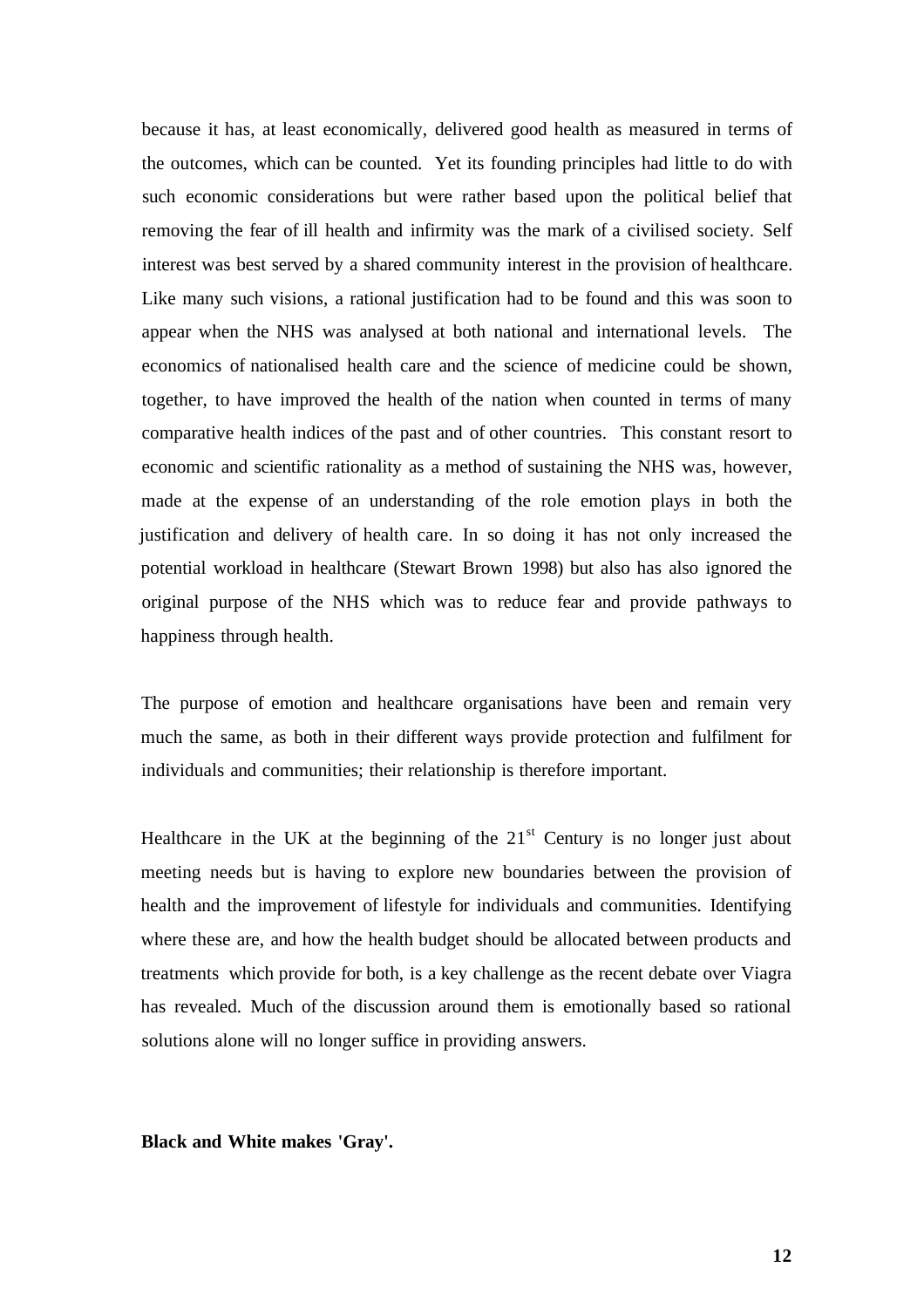So what do we mean by rationality and what do we mean by emotion?

The dominance of rationality has a long and persuasive pedigree, but our first concern here is with emotion, and its definition is not easy. Lupton (Lupton 1998), suggests that definitions of emotion themselves fall into categories specific to the discipline exploring them. So for my purposes I have defined emotion at this stage as only an instinctive feeling as opposed to reason, which has much in common with Aristotle's description of them as 'feelings that so change men as to affect their judgements'(Harre & Gerrod Parrott 1996). This definition does not require a description of what are and are not emotions, or emotional states, but it does provide confirmation of how we need comparisons to begin to understand such basic ideas. Furthermore, in health care the dualism between reason/rationality and emotion/affect is the basis upon which so much of the discussion with professionals begins.

A brief literature review reveals that much of the relevant material on emotion in healthcare organisation is found by looking for specific emotional responses (Wilkinson 1995), like happiness, fear, anger and depression, (Kempner 1987). What this analysis demonstrates is the separateness of these experiences for individuals, rather than the relationships between them; yet for the organisation of health care it is the relationships between these emotional states, which really matter.

In contrast, rationality and its English manifestation as empiricism (Locke 1690), is the view that self-evident propositions are the sole basis of all knowledge. Where this English view differs from the Cartesian rationality of "I think therefore I am", is its very practical reliance on evidence derived from sensation and reflection. Locke was himself a medically trained doctor and this may in part have informed his view. Its focus is on the external world and not the instinctive world of emotions. This perspective has informed medicine to the present day and could be seen as the philosophical basis of the Evidence Based Medicine movement that currently has such credence in the UK health care system (Gray 1996). Challenges to this view are increasing (Stenmark 1995, Fitzgerald et al 1999), but the focus of this challenge while identifying the problems, may not have grasped why EBM is a necessary but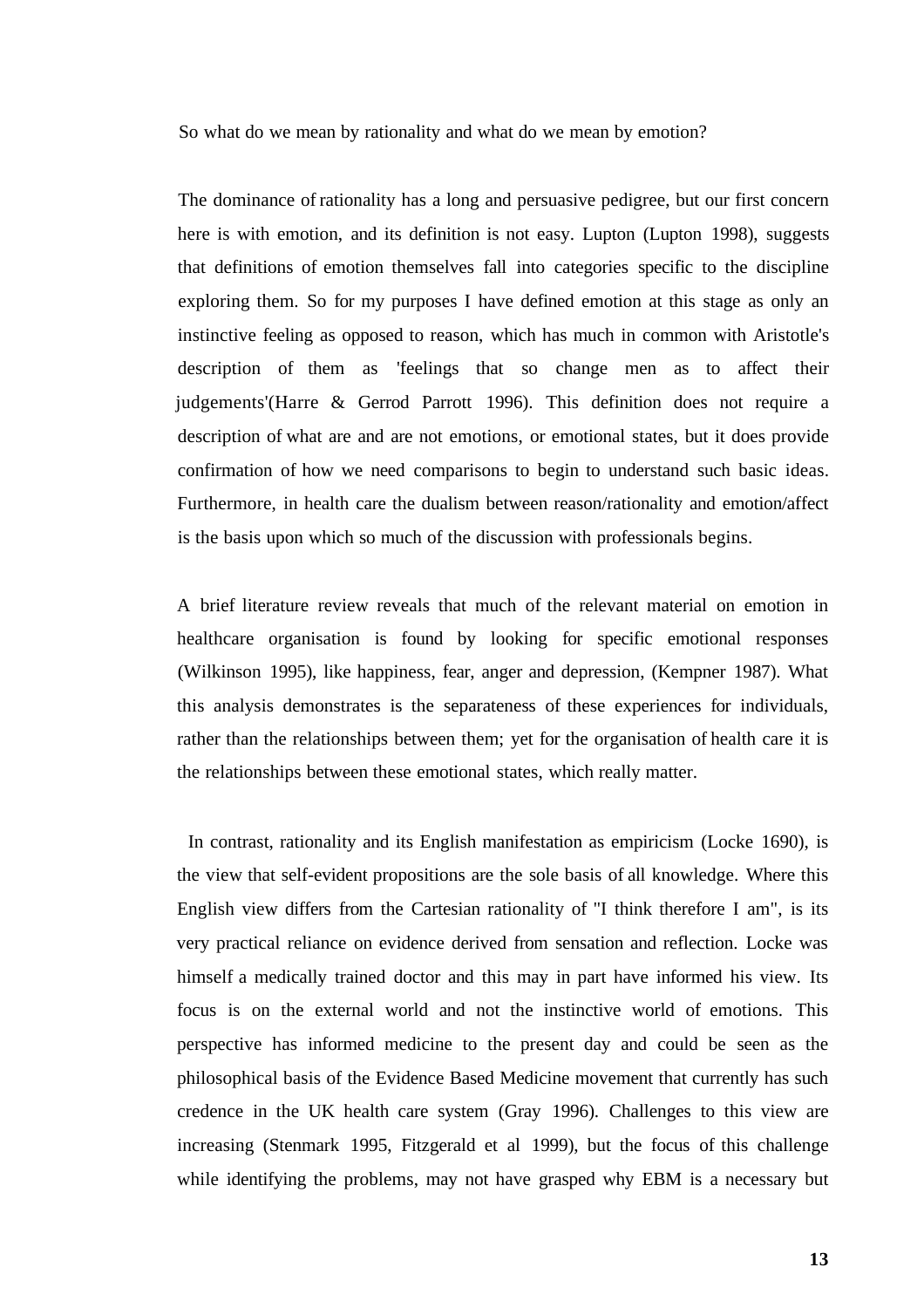not sufficient response. It is not a question of either rationality or emotion for patient care or organisational arrangements but rather a need to understand these distinctive worlds of meaning and experience, which constitute the practice of medicine (Good 1994), and how they influence each other, in a  $21<sup>st</sup>$  Century organisational context. This will enable a better understanding of health, its costs, its organisation and social context, (Stewart Brown 1998, Taylor-Gooby 1998, Fineman 1993, Williams et al 2000) to be found. Inherent within all these aspects is the notion of trust, *a feeling*  that is metaphorically the light we need on the lens of the kaleidoscope, and through which the colours and patterns will be revealed.

#### **Trusting colours**

The conundrum for effective healthcare is that it is based on a feeling of trust between the patient and professionals and organisations involved, whatever the information and evidence available. Ultimately the patient must believe in the professional as an individual as well as the role he or she occupies. This trust is based within the emotions and analysing its origins is like trying to capture and hold the best combination of colours and patterns in a kaleidoscope. Its absence however makes the view black, so when we see that it has disappeared, we need to know how to bring back the full spectrum of colour. These emotional colours can only be found within individuals who recognise and use them to colour their own kaleidoscope of interactions. We do have ways of describing these abilities. Much trust is built through the emotional intelligence (Goleman 1996) of professionals; this implies selfawareness and the ability to effectively manage emotions, including an ability to empathise and utilise them in a positive way in oneself and in others. The presence of these skills in individuals, or the training to develop them, has not overtly informed the development of managers, or for that matter doctors or nurses until relatively recently. However, their presence or absence has often been the factor that has separated success from failure for all healthcare professionals.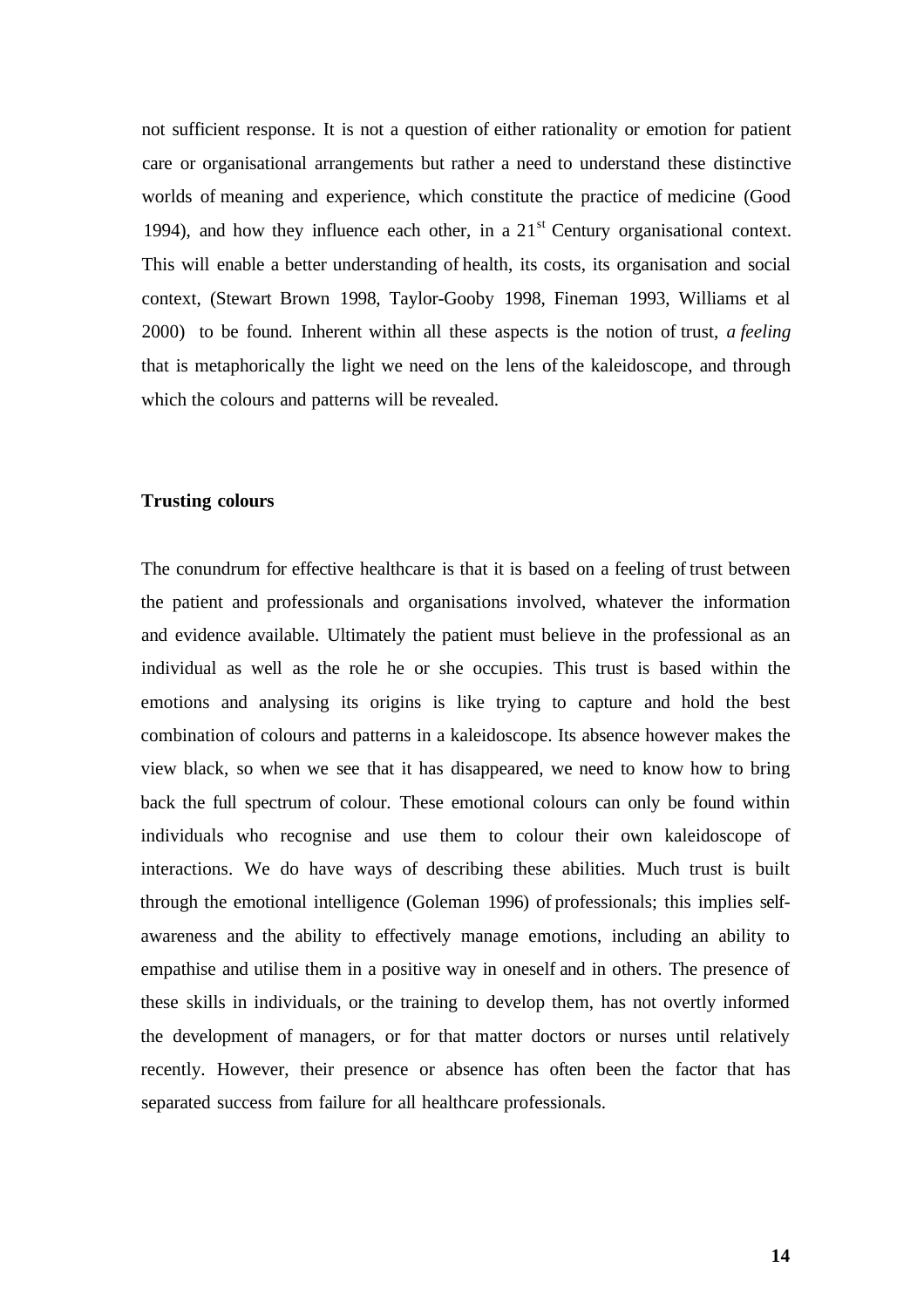Other forms of intelligence, notably knowledge intelligence, have been more highly valued as a measure of success within health care organisations and the professions they employ. The management of this knowledge has also received increasing managerial attention (von Krogh & Roos 1996). Knowledge relies largely on abilities that relate to the intelligence quotient (IQ) of individuals and involves understanding things or objects (Rowe 1994). But, as Rowe suggests, IQ is not sufficient especially when dealing with people; what is also required is an understanding of what she has termed their WQ or wisdom quotient, which has much in common with Goleman's description of emotional intelligence. The consequences these different component parts of IQ and WQ have on people relationships, are set out below together with Rowe's interpretations of the consequences, and may help in understanding the varieties of behaviour that we find in the healthcare.

*Figure 1* 

|               | Good at<br>Understanding | Trying to do Good                         | Powerful                           |
|---------------|--------------------------|-------------------------------------------|------------------------------------|
| IQ HIGH       |                          | Can be Useful                             | Cruel                              |
|               | Persecuted               | Can be Dangerous                          | Very Dangerous                     |
| <b>MEDIUM</b> | Fair at<br>Understanding | Means Well                                | Supporting<br>Power and<br>Cruelty |
|               | Persecuted               | Can be Confused                           |                                    |
| <b>LOW</b>    | Simple<br>Understanding  | Caring but<br>Confused,<br>Prejudiced and | <b>Not</b><br>Understanding        |
|               | Frustrated               | Dogmatic                                  | Used By Others<br>Destructive      |
| WQ            | HIGH                     | <b>MEDIUM</b>                             | LOW                                |

#### *Interpretation*

*High IQ & WQ* have a good understanding of themselves and other people and the world they live in. Unless they are very careful they are persecuted.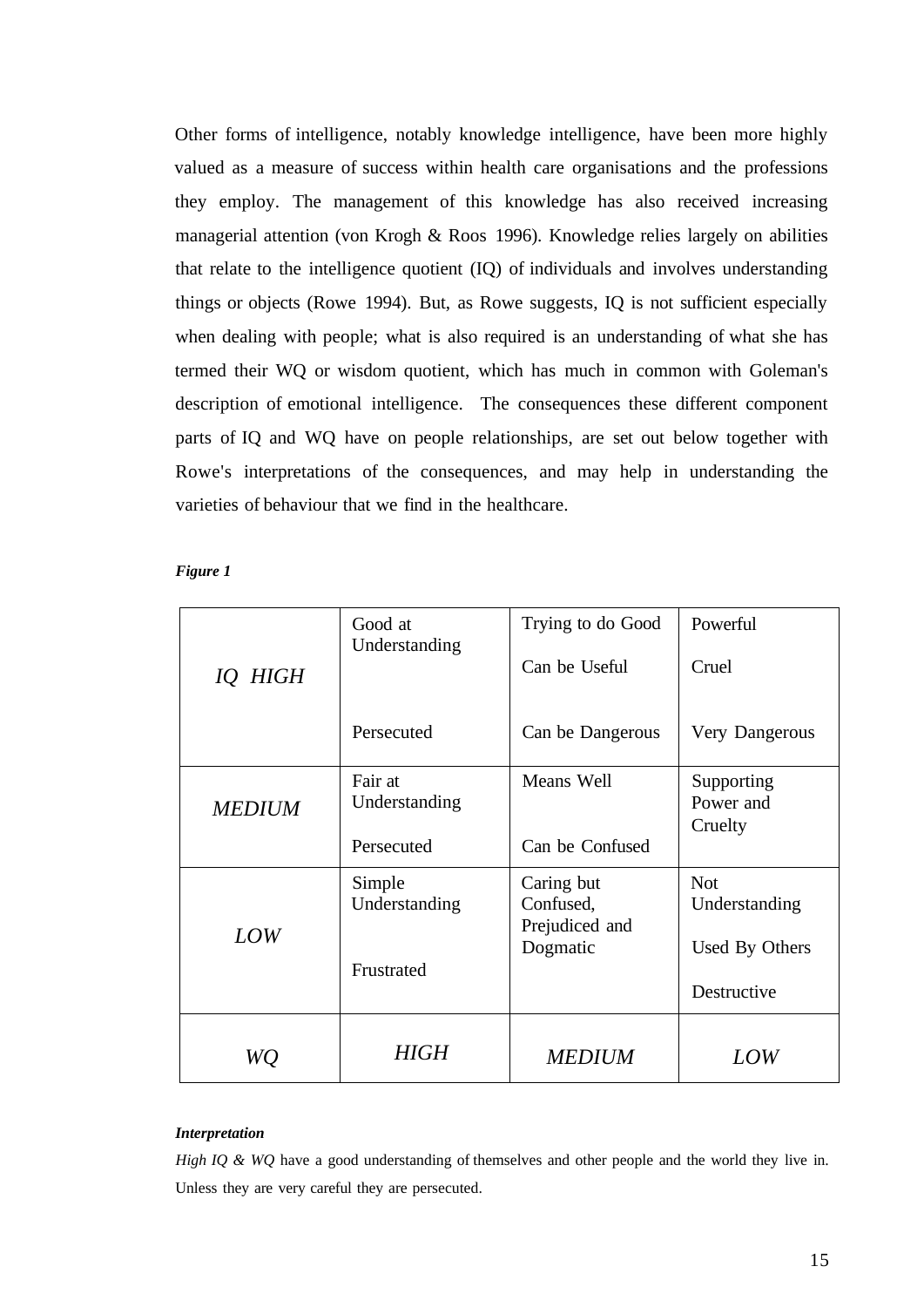*Medium IQ & High WQ* have a fair understanding of themselves and other people. Unless they are careful they are persecuted.

*Low IQ and High WQ* (quite common among people with learning difficulties since they have not had their minds cluttered with 'expert theories') have a very simple and direct understanding of the people around them, but as they cannot marry this understanding to more intellectual matters, and since they are often treated with disregard by the 'normal' people around them, they are often hurt and frustrated.

*High IQ & Medium WQ* try to do good, and this can be useful and effective, but if they are convinced that they know what is best for other people, they become dangerous.

*Medium IQ & Medium WQ* mean well, but they do not see issues clearly and can be used by those with a with a high IQ and medium WQ and those with a high IQ and low WQ.

*Low JIQ & Medium WQ* can be very caring, but they are also likely to be confused, prejudiced and dogmatic.

*High IQ & Low WQ* are powerful and cruel, very dangerous people.

*Medium IQ & Low WQ* are also dangerous, for their support power and cruelty.

*Low IQ & Low WQ* have little understanding of what goes on around them. So they are thoughtlessly destructive and are easily led by those with a high or medium IQ and low WQ.

© *Rowe, D.Reproduced with permission from, Wanting Everything - the art of happiness, 1992 edn, HarperCollins, London.* 

Such analysis could also be used as a template to describe organisations, but what it also shows us is that individuals can demonstrate a range of behaviours. These may also vary according to other influences such as their ethnicity, their professional background, their personality and the context in which they work. Patients are also of course affected by all these factors, and the success of the communication process between patient and professional will additionally be influenced by both parties' capacity in both IQ and WQ. However, the patient is more often driven by emotion in the interaction because it is he or she who has the problem. So the expectations and outcomes sought between patients and health care professionals are different, even when the relevant personal skills and attributes are present on both sides. The clinician's primary concern is directed at defining the problem, and the effects of treatment; has it made the patient better? This contrasts with the patient's first concern, which is that they should *feel* better, before questions of effectiveness and harm arise. Thus a disparity in the starting point for the relationship can exist. Such conflicts between what patients want and what professionals give are often generated by this rational (professional) response to what has become an emotional (patient)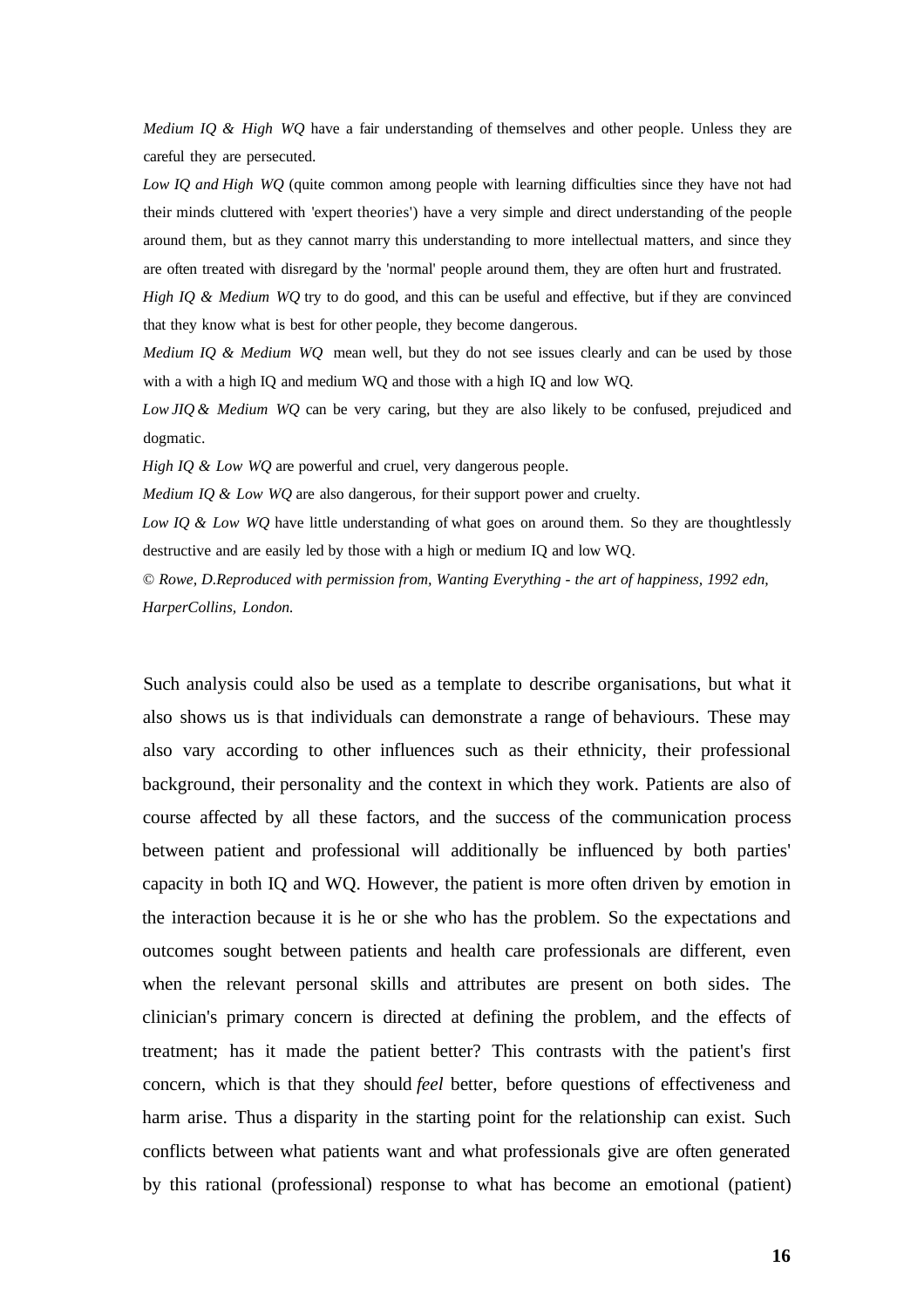problem. The bridge between such disparity is the trust of the patient, that the professional will seek to move these disparate points closer together (Tudor Hart 1996). Where this fails to happen outcomes can be compromised; for example patient compliance with treatment may be jeopardised. Where such trust is damaged, for example as revealed in the Bristol Royal Infirmary paediatric cardiology public enquiry, or the Harold Shipman trial, alternative ways of managing the future for organisations are often sought via some form of monitoring or control. However such approaches fail to account for the fact that the essence of the problem lies outwith such devices. If trust is to be regained what is required is not just a way of dealing with an unknowable future, but furthermore a demonstration that the organisation can help to deal with the emotional detritus of the past experience.

Trust is at the heart of the patient-doctor relationship and thus at the centre of the organisation of healthcare - yet trust itself is a feeling which all the supporting evidence cannot of itself engender. The potential for damage to this relationship is not new; throughout the history of the NHS it can be demonstrated that such trust has been repeatedly put to the test and indeed has been found wanting, as any survey of Health Service Ombudsman reports can testify. When seeking explanations of these failures of trust, what is often found is a miasma, from which, as I have already suggested, only the actionable and rational are extracted to explain and guide the future. This compounds the problem because it often leaves the real causes ready to damage the next set of vulnerable circumstances. For patients and their families it is not enough; the emotional damage to victims of organisational and clinical error rests significantly upon the failure to manage sensitively the consequences of these acts. Yet the organisation continues to look to changes in structure and process rather than behaviour to solve these problems. While regulation, essentially a rational process, has a role to play in reducing risk and demonstrating safety as part of quality provision (Scally & Donaldson 1998), there is also a need to recognise how emotion colours the picture. This may then allow the organisation to identify more comprehensively how such problems are being generated and why.

#### **Filling in the colours**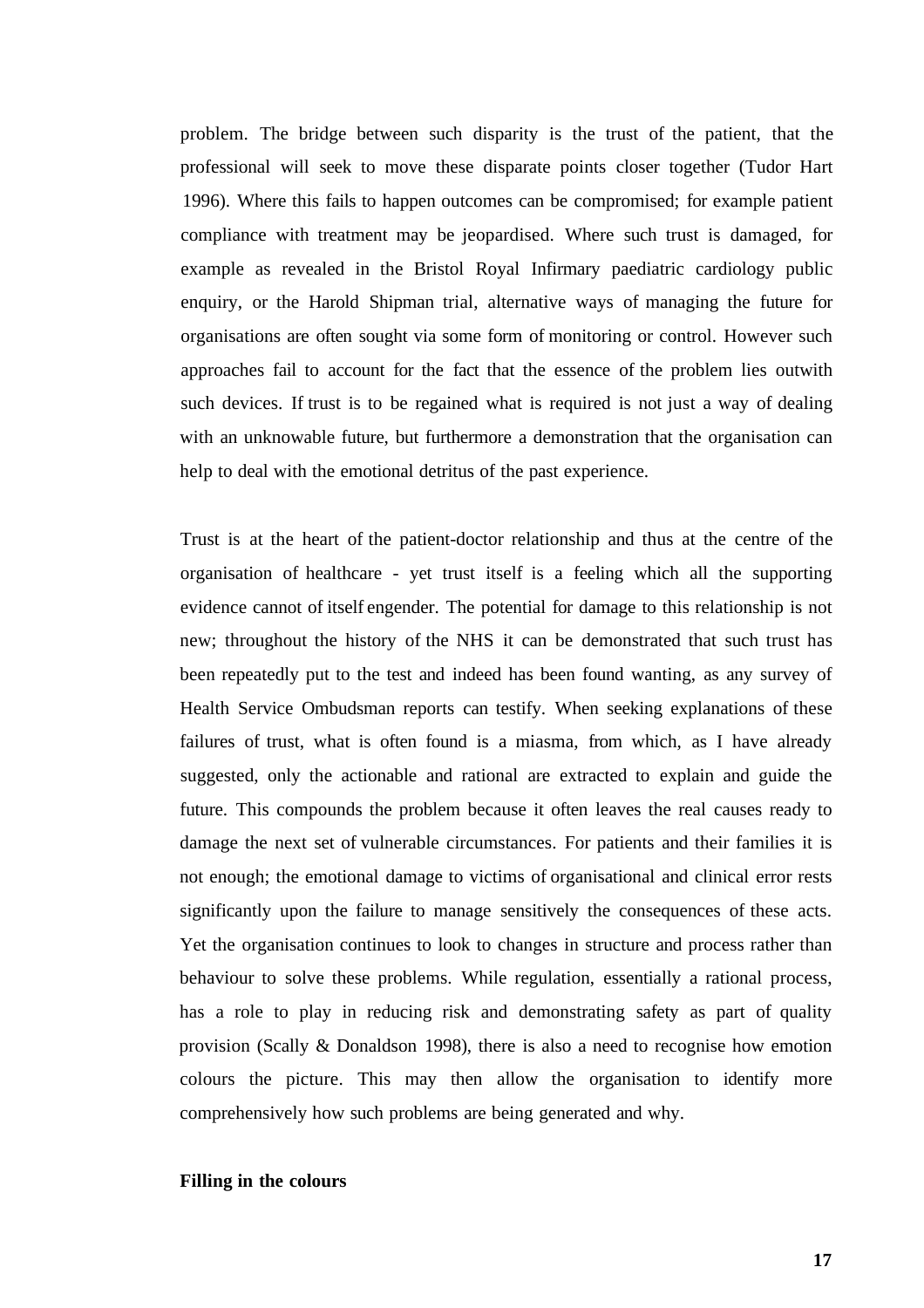Habitually organisations look only at the patterns created by the lines which connect its structures, processes and agents. Whatever a rearrangement of these produces, it still fails to fill in the emotional colours to show how and why appropriate responses are constrained or curtailed. Furthermore both organisations and individuals often adopt strategies for neutralising emotion (Ashforth & Humphrey 1995) by ignoring key behavioural issues which appear as emotional responses such as anger or fear. Revealing the colours may therefore not be a simple process of recognition, it will require investigation. The outcomes of these responses can be seen across all levels of the organisation, for example from official complaints to the levels of violence which occur in Accident and Emergency departments. The solutions are often focused on containing events rather than understanding the emotional causes; it is time to change this partial response to include a full spectrum of colour. If the emotional aspects of problems are identified and monitored it could allow a continual emotional audit and improve the satisfaction of both patients and professionals. So why is it that the emotional basis of many problems is so often ignored? There may be a number of underlying reasons:

- it is difficult to find new descriptors appropriate to the task which are not based on former constructs that have not been rooted in the black and white past of rationality

- emotional audits can reveal both organisational and professional failures so why should professions and healthcare organisations provide politicians with another stick to beat them with?

- the heterogeneity of both patients and the healthcare workforce means that no meaningful measures can be established

- we do not have the skills or research base to undertake such work, so where do we start?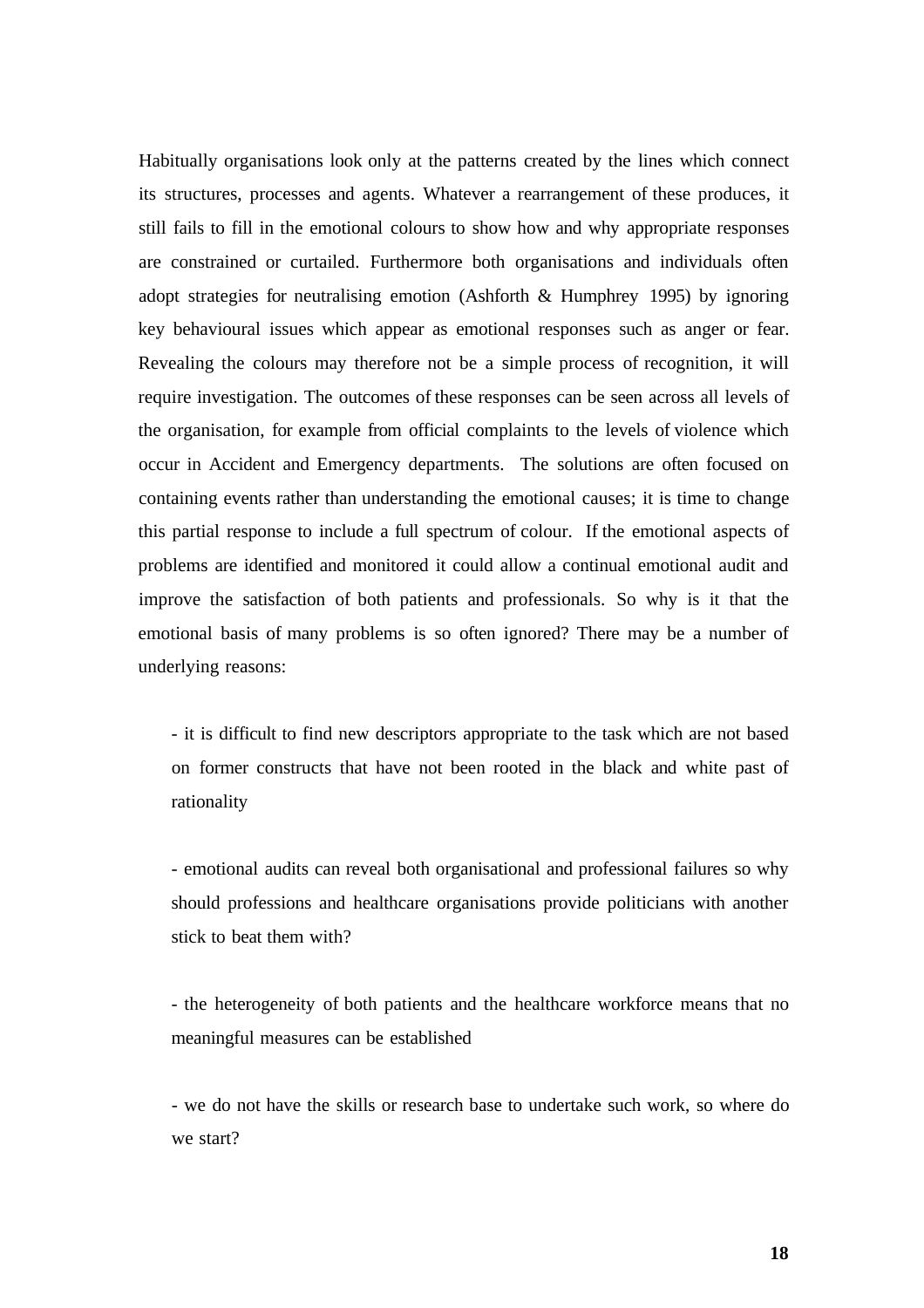In addressing these issues we first need to find new descriptors. It is a challenge already being addressed by organisational research. The increasing integration of arts disciplines into an understanding of organisations, and indeed healthcare itself, is helpful here. The standardised templates of emotional language are extensive, (Johnson-Laird 1989) and limiting their use may distort the colours and patterns unique to each organisation. Because of this organisations need to be able to choose those descriptors (of emotional behaviour) which they feel are most appropriate. Metaphors are valuable in helping organisations to describe emotions. As I hope my own metaphor of colouring the kaleidoscope shows, they provide new ways of seeing and thinking. This is because metaphors (Sontag 1991) themselves are often the key to unlocking emotional process (Gordon 1961) which then helps an organisation to understand its own complexity, or metaphorically, its range of colour.

The second reason for surpressing emotion in organisations is the fear of consequences and retribution which, ironically, is in itself an emotional response. Arguably, fear has no place in organisations that wish to be successful. Fear may activate and control activity but it cannot sustain or enrich the creative process so necessary to survival. Despite this, the NHS while it initially removed the fear of illness, especially from those who could not be covered by insurance schemes, has subsequently often resorted to fear as a motivator to sustain its strategy and structure (Webster 1998). Even the introduction of the internal market (Parliament 1990), which sought to relocate the economic dynamics of the system, did not explicitly explore the behavioural changes required by the move from consensus to competition. The structural and cultural changes in the organisation of health care during the '80s and '90s, led by politicians, cast aside attempts to provide a caring organisational context, and set up emotive dissonance (Hochschild 1983) for many of those giving and receiving health care. This dissonance, or mismatch between what is experienced and what is desired and expected, is the emotional impact of redrawing the political map of healthcare policy in the UK without reference to its social and emotional role and context as an institution. The benefits of introducing a market approach did highlight the role of the patient consumer or consuming patient as increasingly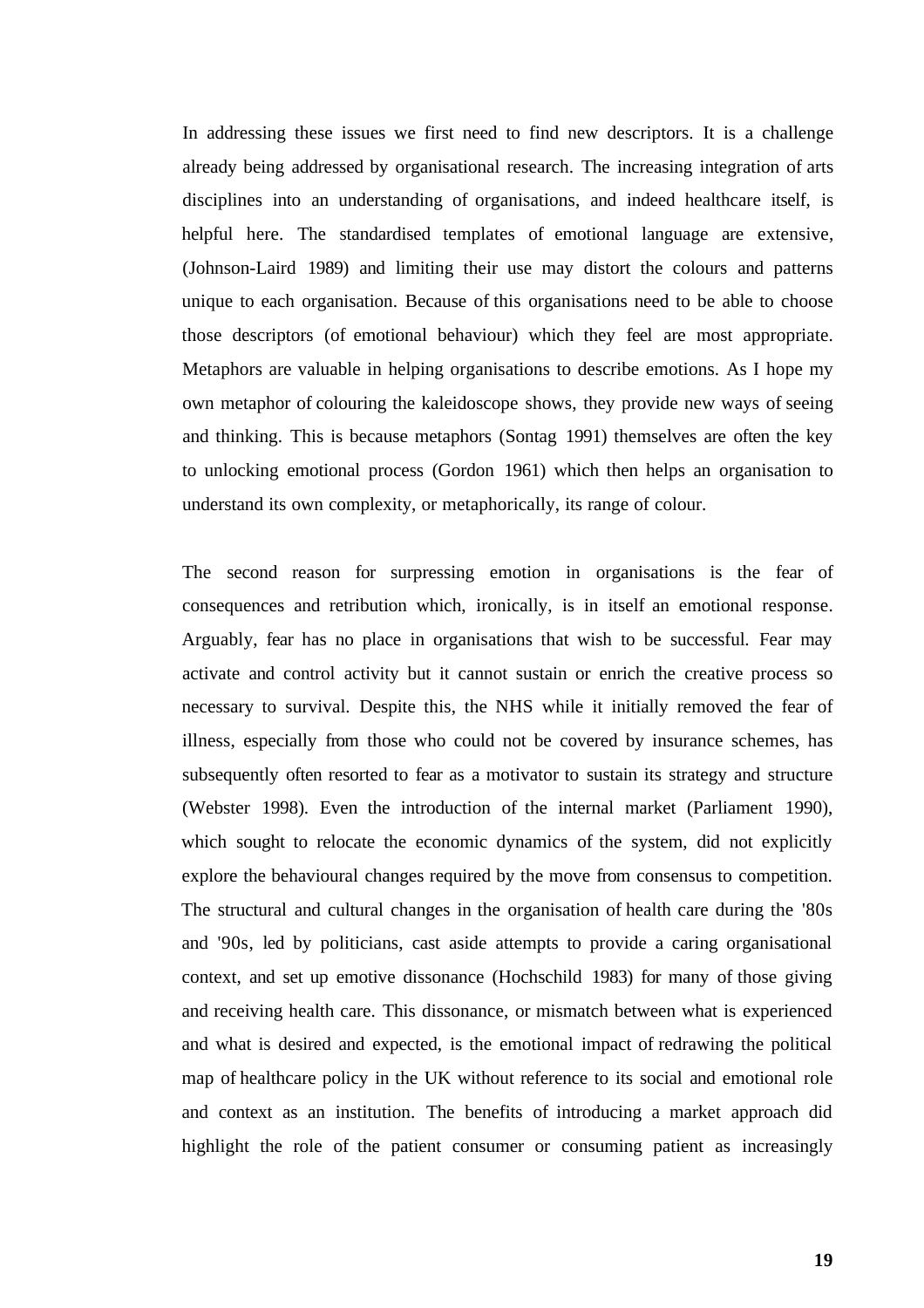important, but the emotional costs of this damaging transition could have been reduced.

The problems of healthcare organisation are usually interpreted within economic terms, yet have almost always been addressed by organisational solutions. These solutions based largely on structure with some reference to change in organisational culture, leave the emotional territory untouched; except perhaps as a negotiating ground orchestrated between the patients and politicians through the media. This logical fallacy of providing rational organisational solutions to both emotional and economic deficits, diverts attention from the issue of how much the UK should spend on healthcare, which is the responsibility of politicians, to how this finite resource is delivered, which is the responsibility of managers. Cash, when it is injected, is given to maximise political rather than patient advantage and the emotional consequences are ignored or dismissed as irrelevant.

The third problem is that the diversity of perspectives within and without the NHS makes it very difficult to understand what is going on. Here new technology can help but it will need a much greater commitment to research into its effects and its uses to overcome the initial cost and process obstacles (Mark & Dopson 1999).

Finally, as far as research methods are concerned, research constructs themselves can offer a variety of opportunities. For example the use of postmodernist and post structuralist approaches have already contributed to thinking and methods for research in organisations (Hassard & Pym 1993). They now need to be taken further through the development of new interdisciplinary theoretical approaches (Genosko 1998) challenging existing boundaries. Such new perspectives need to concentrate on making sense of the whole rather than an analysis of its parts. For example, the laws of closure, well understood in the psychology of perception, have demonstrated how, by filling in the gaps to our sensory inputs, we are able to see incomplete objects as complete. Research methods may now also need to concentrate on the whole picture, to identify its dominant tones and colours.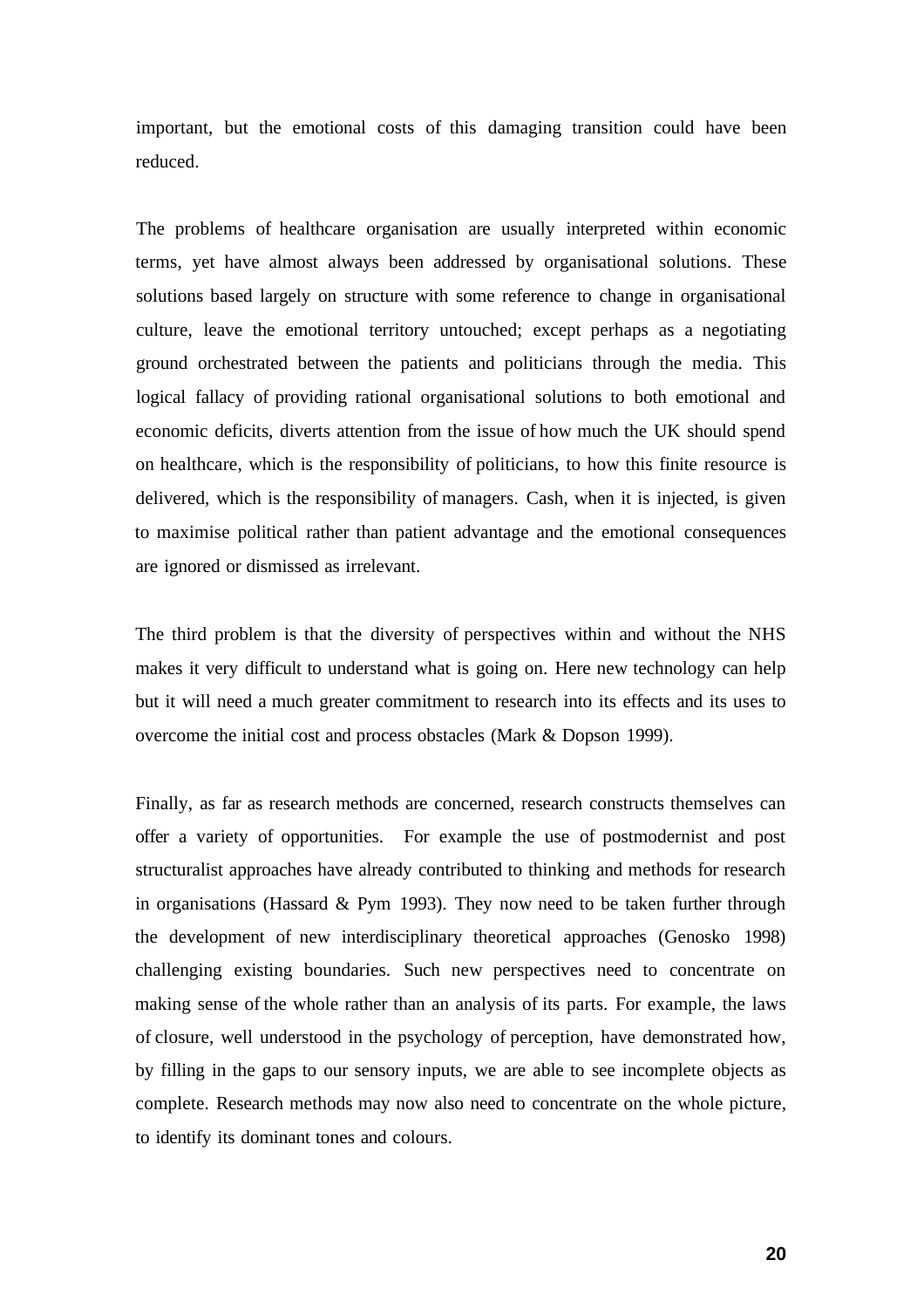Already the growth in holistic approaches to medicine has demonstrated the value of understanding the inter-relatedness of one part to another and the consequences of their interaction. This search for inter-connectedness contrasts with postmodernist approaches to organisational research, which are concerned with the collapse in meaning across our multicultural society (Kilduff & Mehra 1997). Their interpretation has reinforced the sense of fragmentation which may well reflect the lived experience in UK healthcare in recent years (Dent 1995). The limitation of the postmodernist approach is that it does not help our understanding of how emotion helps in *linking*  events for the individual (Goleman 1996) to make sense of experiences (Weik 1995). Post-structuralism as an alternative, does allow for an exploration of a variety of meanings in a way that provides some useful tools for analysis (Cropper 1999, Lupton 1998). Such approaches, while not providing complete answers, will reveal new perspectives, will shake our kaleidoscope (Turner 1995b).

Until now healthcare organisations have tended to use other forms of research; these, as we shall see, also have much in common with the elements important to our understanding of the emotions.

#### **Purple professions**

After the 1960s and the revolutions produced by the 'white heat of technology' (Rivett 1998), the relationship between professionals and patients changed. Although the essential separation of patient from professional was still maintained, it was through different forms of what psychologists call 'distancing'. This distance is expressed metaphorically by the gap between the lens we look through, and the mirrors that create the kaleidoscopic pattern. Without it we cannot see what is in front of us because being too close or too far away blurs our vision. Distancing has a number of functions for individuals including being indicative of the amount of difficulty experienced when interactions do occur, as with many patient-professional interactions. Distance however also has social psychological functions like those founded upon the hierarchy and class differentials between doctor and patient. In the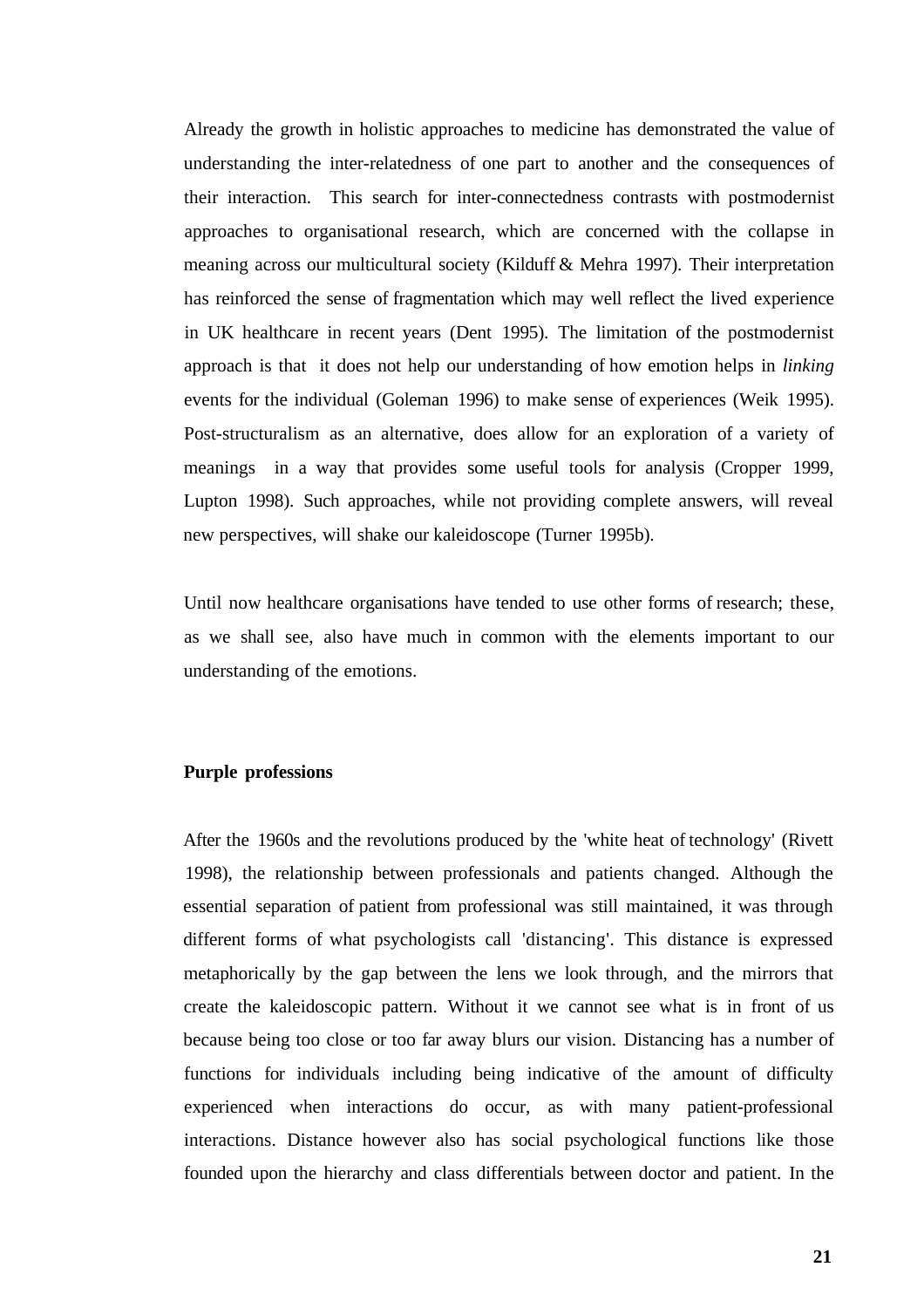post '60s world differentiated knowledge between patient and clinician overtook class and hierarchy alone (Perkin 1989), to provide the power distance between patient and professional.

For those whose work can be described as what Hochscild has called 'emotional labour', managing distance is important because it reinforces a series of messages about the roles of class, knowledge, power and emotions between individuals. It also has important implications for the culture of the organisation. Hofstede's work (Hofstede 1980) within one large multinational company, described how 'power distance' influenced the differences between the cultural values of separate nationalities (Hofstede  $& Bond$  1988), as did the differences between assertiveness and nurturing roles which were activated differently by different nationalities. His approach could be equally applied across other types of organisational groups, to compare cultural norms. These factors listed below are significant because they reveal behaviours, all of which are predicated on emotional responses. They are:

- Power distance - the extent to which differences are accepted and sanctioned

- Individualism collectivism the loose (individual) or tight (collective) bond between individuals and groups
- Masculine/feminine traits- embracing success assertiveness versus nurturing & solidarity
- Uncertainty avoidance the search for structure versus freedom
- Long versus short term orientation future versus present & past in tradition and social obligations

This analysis is important in our attempt to understand organisational cultures but also has further significance in managing the different responses which are likely to appear in multicultural groups, professions and organisations, of which healthcare is a primary example. So gender is just one issue which must be joined by nationality, professional training and socialisation; all will affect the individual's emotional responses.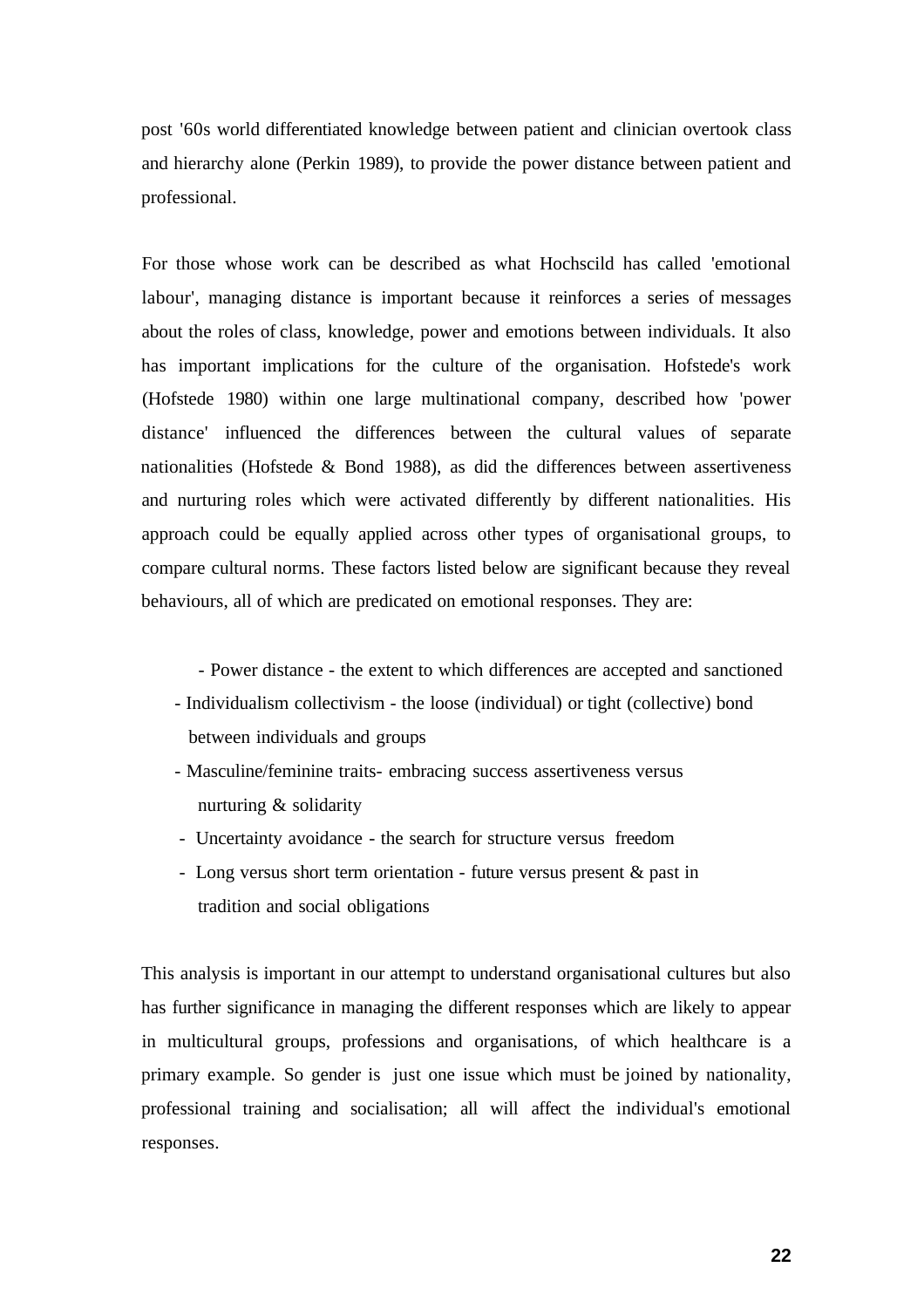Further analysis of the power distance idea provides insight into how other groups, often external to it, can affect the organisation of healthcare. Politicians create distance between themselves and problems by identifying solutions whose success or failure rests with others. Such distancing is also adopted at professional and managerial levels in healthcare and is aimed at reducing the emotional heat. Given the feelings of patients, this attempt to reduce the impact of their experience may prove to be alienating. Distancing used in this way, separates emotion and action so that the latter can be reinvented as rationality. Rationality appeals to management, the scientific community of the NHS and the fiscal interests of the taxpayer, as it provides what are seen as independent justifications for action or inaction. However, taxpayers readily shed this coat of rationality when they become patients, exposing emotions such as fear and anxiety and becoming distressed that the organisation seems so often to have no adequate way of responding.

Distancing is thus not a static state but very much a movable attribute between individuals, groups and the organisation; it shifts in much the same way as a kaleidoscope does because it is a response to the changing emotional colour in relationships.

Allowing the intersection between emotion and rationality to occur does not always have deleterious consequences. For example, professional clinicians often see their interventions primarily in terms of what we might call 'the cool blue' of rationality distancing themselves from the 'hot red' of emotions. What they fail to appreciate is that they are thereby losing the third colour. That colour, as the kaleidoscope shows, is purple and supplies another emotional response combining the best of blue and of red but adding something extra to their perspective which affects their potential to respond appropriately and their ability to achieve satisfactory outcomes.

This acceptance of an increase in the colour spectrum improves the capacity of politicians and professionals to respond to the growth of multiculturalism in our society and in our organisations. Hofstede's analysis perhaps demonstrates even more complexity than we first thought. The growth in multiculturalism has not been the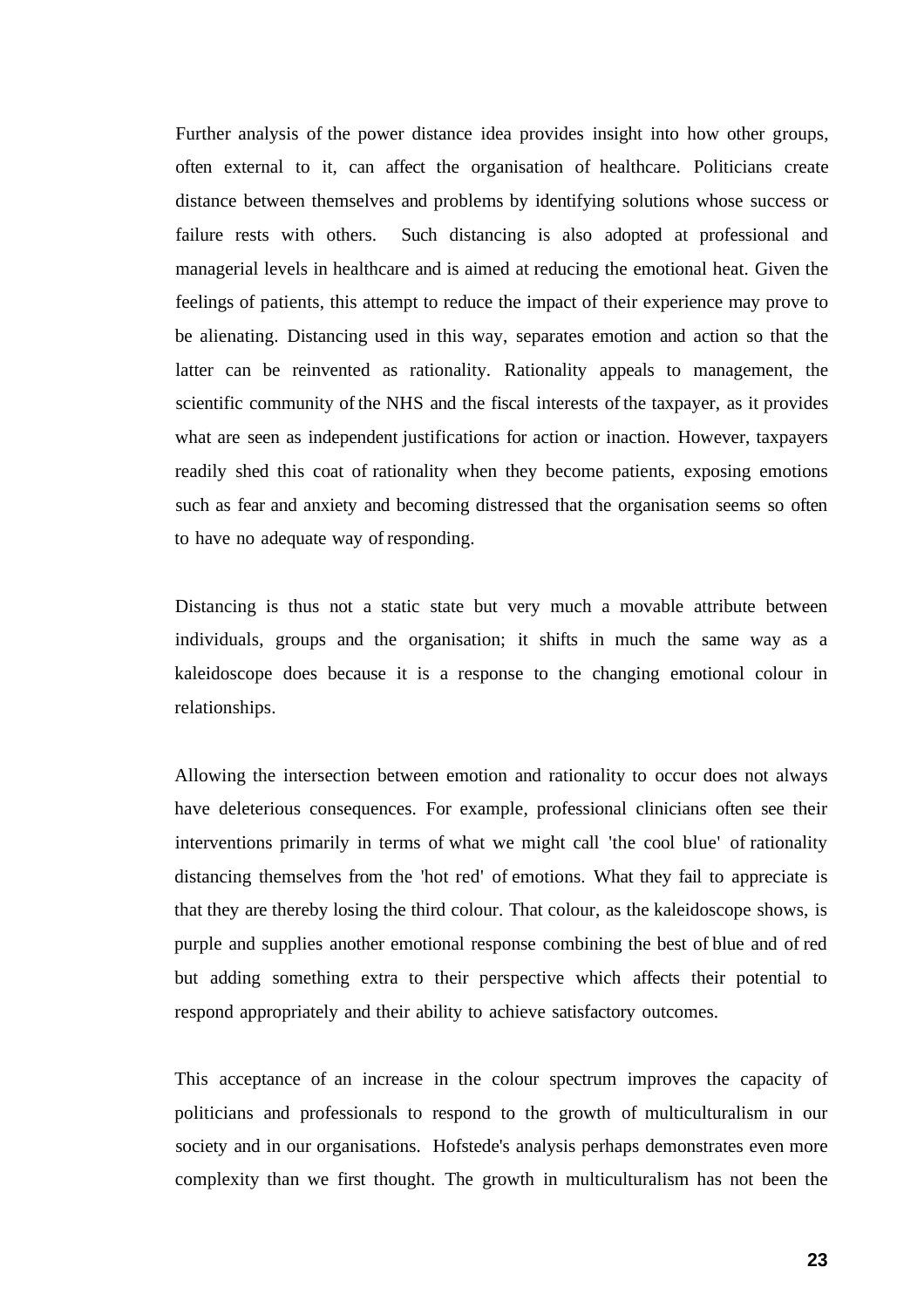only issue to affect health care in the UK. During the 1970s, '80 and '90s the organisation of healthcare in the UK was influenced by the mores of the private and commercial sectors and even non-European managerial ideas. However the changes of the 1970s were still largely rearrangements of existing hierarchies compared, to what the '80 and '90s had in store with the move towards a market approach. Before this was revealed, the Thatcher government, elected in 1979, set its sights on changing the professions, especially what Mrs Thatcher called the traditionally 'immune targets' of law, medicine and the clergy (Perkin 1989). Attempts to reform the medical profession were considerably helped by the introduction in 1984/85 of a general management rather than an administrative culture. Control was to be shifted from the clinicians to professional managers. Objection to this, and the compromises eventually arrived at by giving doctors managerial responsibilities, was preceded by a fight-back by the doctors (Klein 1995) who employed tactics which drew upon the emotions of those engaged in the debate and the feelings of the onlookers. Nevertheless the methods deployed were to be those which had proved successful in the recent past; that is an exaltation of the rational benefits of medical knowledge to health within the community. The voices challenging the virtues of medicine (Cochrane 1972, McKeown 1976, Illich 1977) remained only marginal to the debate.

Government attempts to relax the grip the professions had on the organisations in which they worked, had a further purpose by creating a vacuum which they wanted the new managers to fill. The professional status of many of these managers was politically weak, but they had the support of government whose agenda they were now able to implement and for which they were to be rewarded financially. The management model was based on control and command, not a management approach necessarily appropriate to the complex and sophisticated nature of health organisation at the end of the  $20<sup>th</sup>$  century. Accountability became very explicit and hierarchical in the worst sense (Wall 1999). A blame culture developed based on fear and this resulted in more than a few public and sudden removals of managers from key posts who were said to be unequal to the demands of the job. This generated a level of organisational anxiety which as its effects filtered downwards, was used to control the system. The alleged carrot of private and personal reward for performance, was less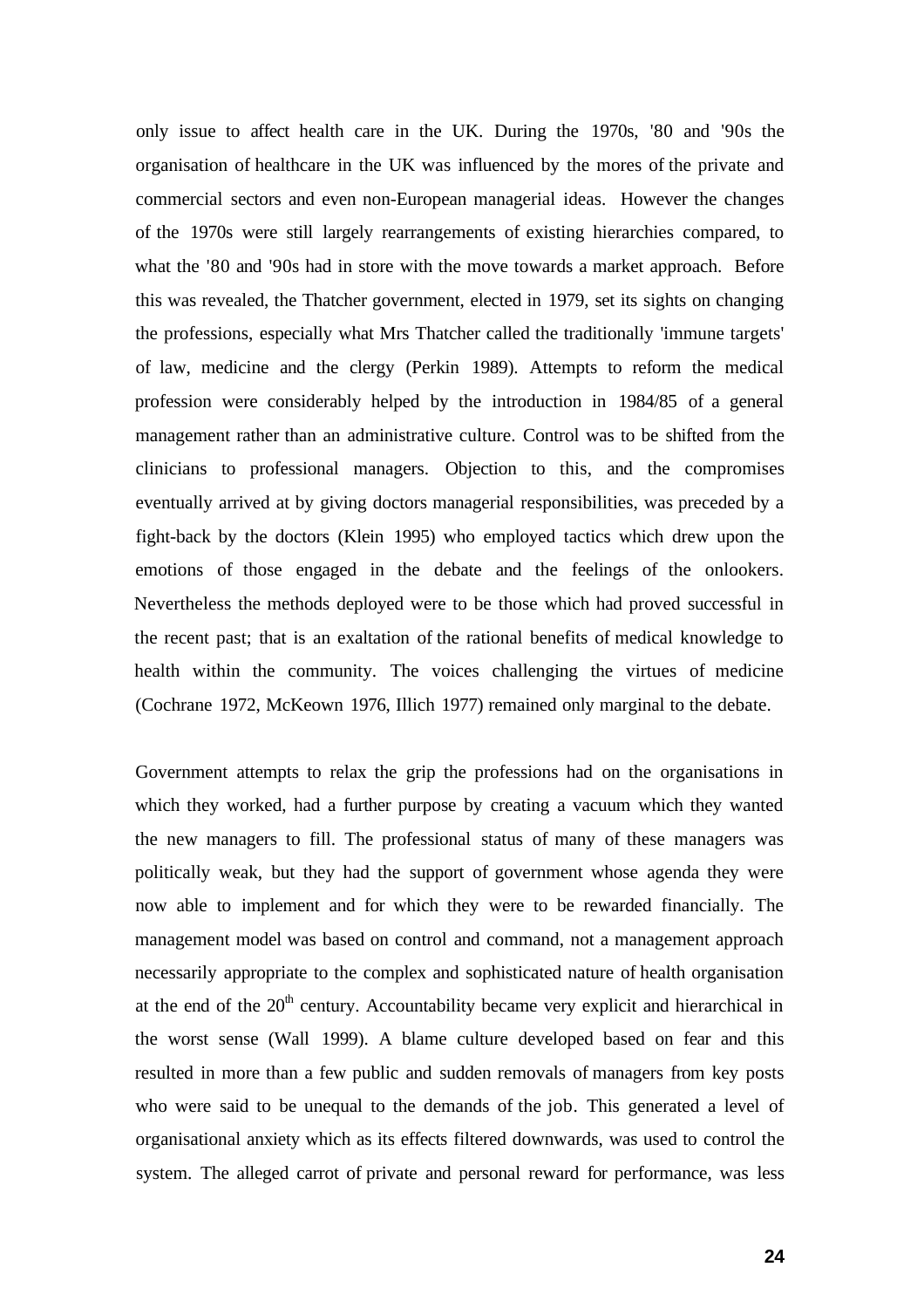evident than the stick of sudden and sometimes devastating punishment. The climate of fear that ensued did much to stifle the creativity essential to future successful organisational performance and so the downward spiral continued. This legacy, some would suggest, still pervades parts of the NHS today. Success and failure of the organisational changes were rarely reviewed in terms of the appropriateness of feelings, attitudes and behaviour, but usually focused on individual actions and errors.

#### **Introducing new colours**

The introduction of the so-called internal market in UK healthcare (Parliament 1990) concentrated on the economic role of markets and took little account of the more interesting aspect of the marketing discipline which takes emotion as crucial to its operation. Markets were introduced partly to distance politicians from healthcare provision, and also to realign healthcare to be more responsive to consumers. Nevertheless the delivery of this responsiveness remained within a command and control environment.

The changes moved some aspects the organisation forward into potentially new perspectives, but the failure to recognise these for what they really had to offer was a mark of the distance between the rational and the emotional view. Yet the emotions which drive consumer actions (Elliott 1998), and the interplay between these and economics are now understood as critical to future success (Earl & Kemp 1999) for all organisations.

Inside the NHS however little seemed to be changing; if managers and doctors colluded unwittingly or otherwise in their use of rationality to justify their activities, the nurse's role remained more expressive of the emotional content of health care. However, nursing continued to be undervalued especially where its emotional content was high; for example Health Visitors were marginalised and even abolished by some health authorities. The development of the professional graduate nurse through Project 2000 was an example of an attempt by the nursing profession to remove nurses from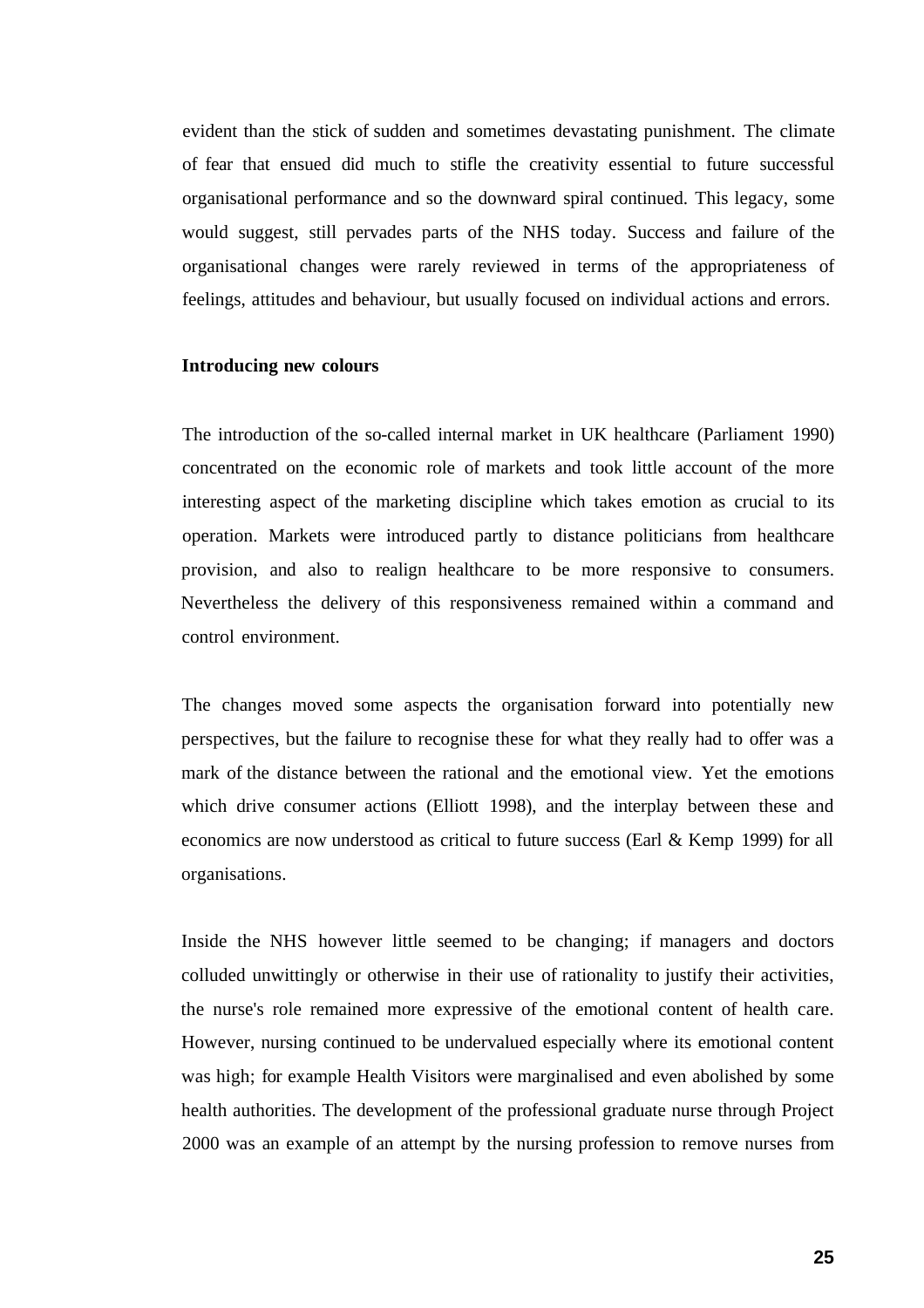the apparent stigma of only being a 'feely' role to a discipline underpinned by knowledge and rational processes.

While the NHS overtly valued knowledge it was not averse to using emotions to achieve organisational objectives (Ashforth & Humphrey 1995) to both maintain control of its providers and increasingly its users (Mark & Elliott 1997). The consequences of this for providers working within the organisation has led to increasing confusion over the 'display' or 'feeling' rules of the organisation.

The fear generated by increasing and often unpredictable changes to the organisation, like changes in competitive or collaborative contexts, now threatens the NHS because of what research has also revealed as the emotional dysfunction of many of its key players (Williams, Michie, & Pattani 1998). The emotional health of the organisation is jeopardised. Yet patients, however they may perceive the problems of healthcare in general, when faced with a personal encounter with the system, must start from the assumption of a state of wellbeing in those providing care. As we have seen there are increasing reasons why this assumption may not be justified. Even economists now acknowledge that trust is crucial for patients placed in situations, of "ignorance or uncertainty about unknown or unknowable actions of others."(Mannion & Smith 1997).

#### **Primary Colours**

What is needed now is to redress this imbalance and review the significance of emotion within organisations. To do this we need to think through in more detail what emotions are. Definitions as we know are difficult and may be spurious (Ortony & Turner 1990) but locating the emotional colours in the kaleidoscope (Turner 1995b) of health care organisation will include:

- identifying which emotions are important,
- how they can be identified,
- where they appear,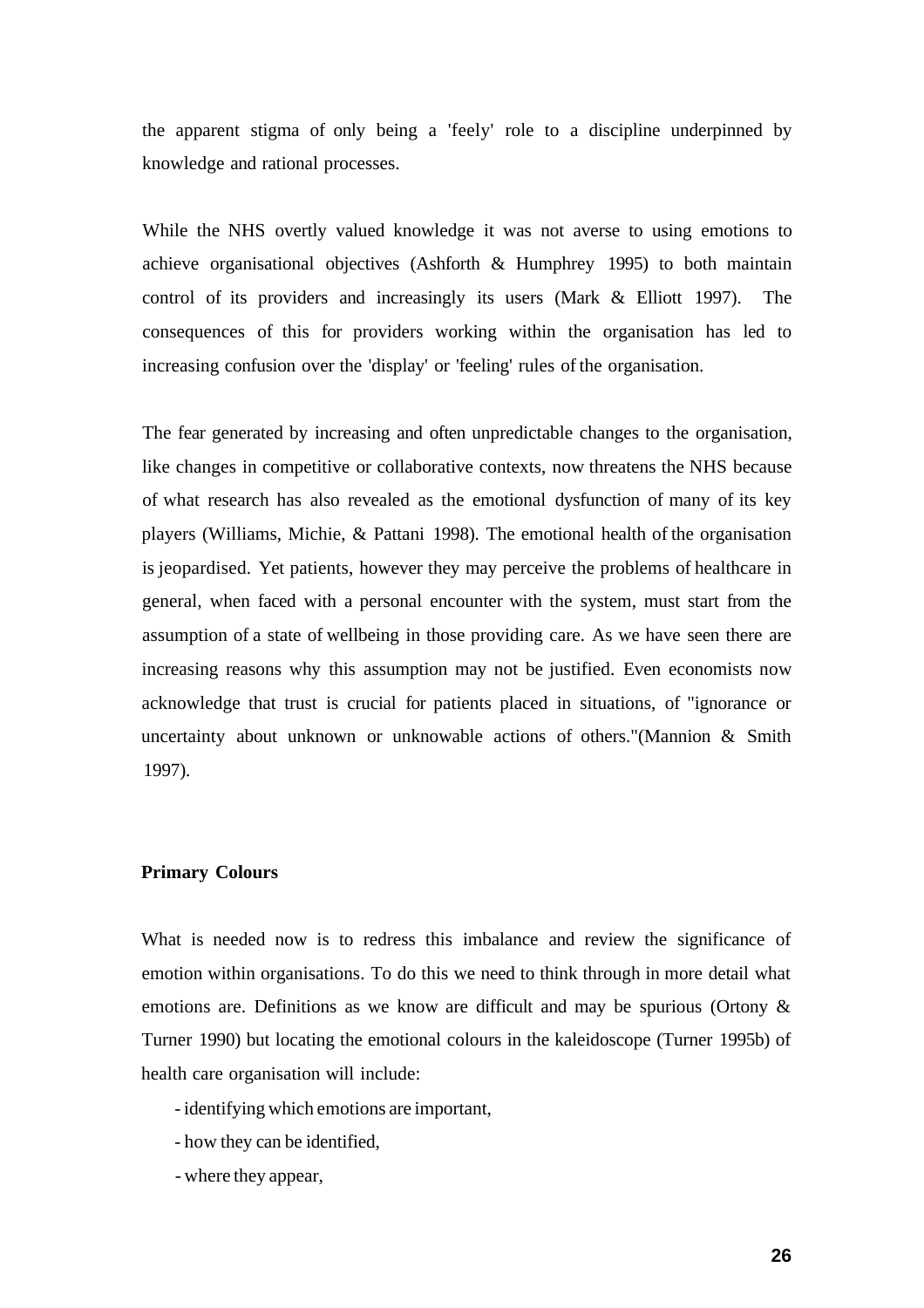- why they appear,
- how they are dealt with,

- and what can be done to ensure that this process continues as an aspect of organisational activity.

Specifying emotions individually is not always the best place to start as it implies a fixed set of responses to a known set of categories and is too rational an approach. Rather more helpful is the idea of primary and secondary emotions where some primary emotions when combined together can be seen to generate a range of new secondary or complex emotions (Huang 1998). These changes are often unpredictable, and form new patterns and new colours all the time, in much the same way as a kaleidoscope does.

The NHS as an organisation was predicated on what Kempner (Kempner 1987) would describe as primary emotions, and these he defines as being constituted as only four from which all others appear as secondary states. These four are satisfaction/happiness; fear; anger; and depression. If we use this template for the organisation as a whole we can say that the NHS removed the fear of the problems of affordability (Rivett 1998) for individuals, which are still apparent in market led systems like the US (Gold 1999). The NHS has struggled instead with the issue of access, which has led to problems of anger and depression; but neither UK or US approaches have found a way to guarantee satisfaction or happiness.

Some support for this view of the role of primary emotions in organisations can also be found in their representations as one of the four main dramaturgical plots of organisational life. These Downing (Downing 1997) has defined as the Quest (expressing satisfaction/happiness), the Downfall (expressing fear), the Scam (expressing sadness/depression) and the Contest (expressing anger), which become Romance, Tragedy, Irony and Melodrama when given their dramatic form. Combinations of these plots help to structure more complex stories, but there is a tendency in organisations for plots to create emotional momentum through one dominant story line. If management pursues the Quest without reference to a more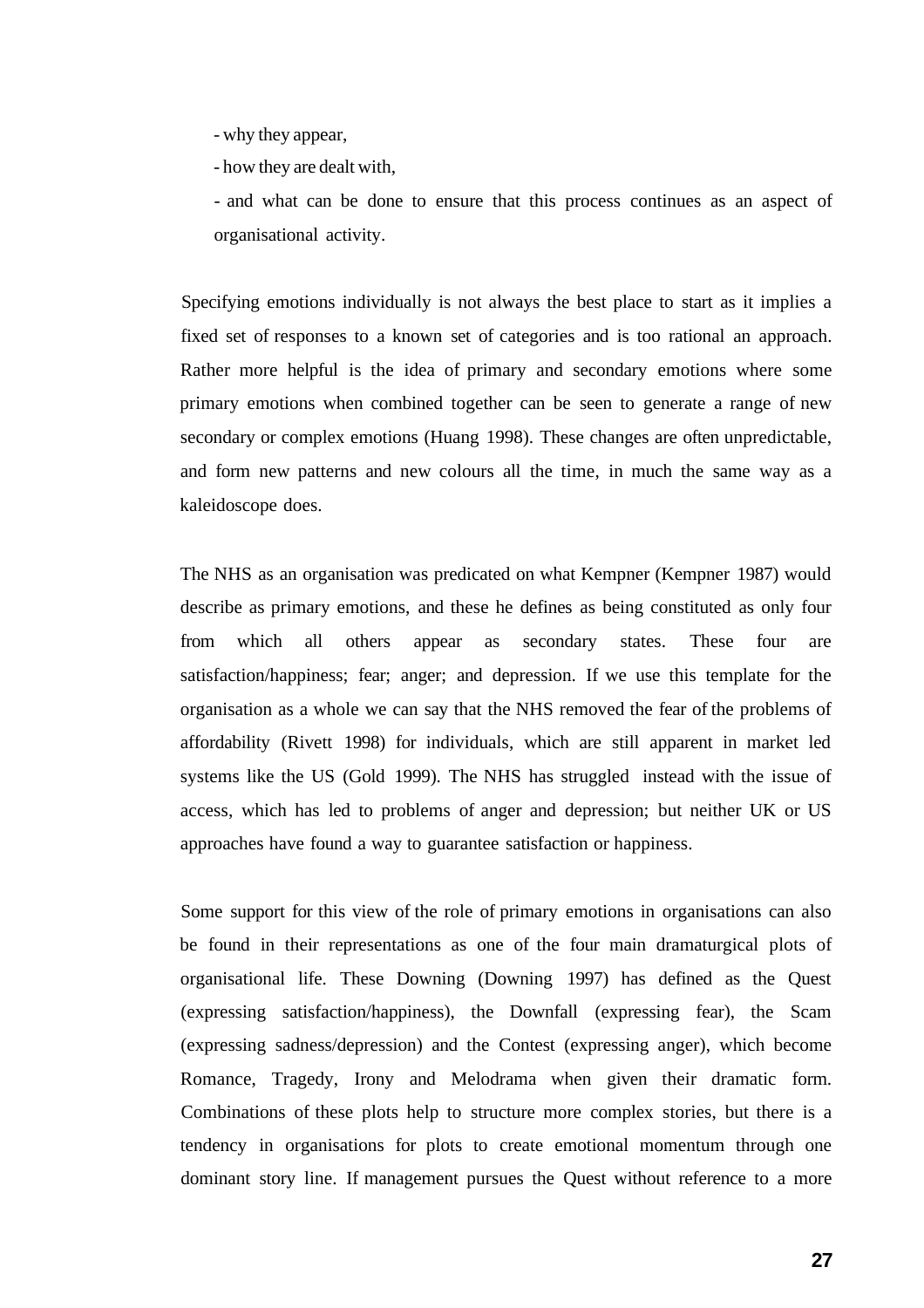dominant storyline, they will fail. Interestingly the private sector always takes its focus as the Quest. This suggests that there is a transfer away from a response of the fear of affordability, and the depression and anger caused by problems of access familiar to the NHS, into meeting needs for happiness.

#### **Secondary hues**

What we find in healthcare therefore are a whole range of emotional dramas being played out. The curtain goes up when the patient first encounters the system. The overall organisational drama is often complicated by the simultaneous presence of a whole range of emotional states or mini-dramas manifested by individuals and groups in the organisation as a whole (Ashforth & Humphrey 1995, de Vries & Miller 1984). Emotional states in individuals and organisations are not the same, but the purpose of the organisation itself, which in this instance is the delivery of healthcare, can act as an integrator of the dramas or a blender of colours in our kaleidoscope. The presence of emotion, as integral to both purpose and its implementation, can be used to show where both individual and organisational dysfunction are occurring, as a study of a London teaching hospital has already suggested (Holden 1991). Therefore, developing an understanding of the shared meaning of emotion, as something more than the dualistic opposite of rationality at the heart of the scientific basis of knowledge (Czarniawska 1997), is also becoming essential to an understanding of why current practices in medicine only provide part of the story. Research has shown that looking at a clinical intervention, and ignoring its organisational and behavioural context, fails to achieve the successful outcomes required (Bradley et al. 1999).

There is also a need to understand the interplay between emotional states, as manifested physically and psychologically, and emotional action. The transition process remains unclear; for example what makes people worry enough to seek advice, then get angry when there is a delay in receiving it? Some of this will be learnt behaviour as described by the social constructionist approach (Suttie 1988). Some will be based on physical responses and the use of past experience to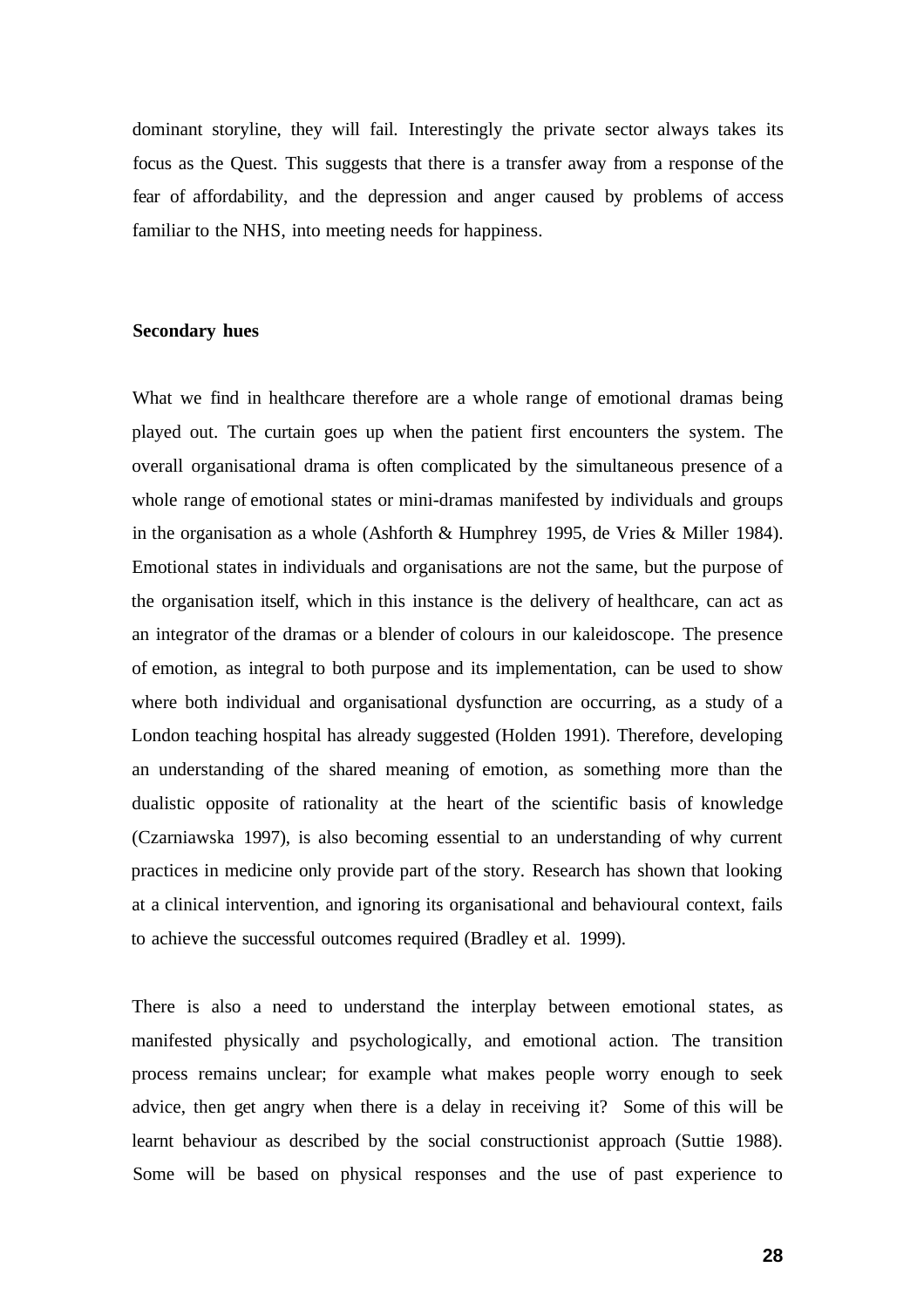understand the present, the cognitive theory approach (Frijda 1988). But all involve the interplay between rational and emotional process. Sorting these factors is complicated because the patient and organisational perspectives have also been coloured by some corruption of emotions as a signalling device (Mestrovic 1997). The utilisation of emotions for instrumental purposes, like political or commercial gain, takes place outside the organisation, within the wider society, (Hochschild 1983) and (Mestrovic 1997) has had a corrupting effect on how people respond to what they recognise as insincerity. The "have a nice day" greeting at the supermarket checkout, jars because it is so obviously role-play for instrumental purposes. Such experience is carried by the consumer (Mark, Pencheon, & Elliott 2000) between the external world and the health system, and the consequences of this may in part be seen in the breakdown of trust in general between the public and those seeking to persuade and influence them (Beck 1992). Its as though someone has changed the lens on the kaleidoscope and distorted the view so although the colours are the same and even the pattern is similar, the view is distorted, unreal and uncomfortable.

The mistake has perhaps been, not so much in acknowledging and understanding the world outside the NHS, but in adopting practices from outside, without really thinking through their interpretations and consequences either at an emotional level within the organisation, or at the interface with patients. Further areas of concern which have also influenced the way healthcare organisations must now respond are the international and scientific context of healthcare, the former changing expectations for provision and the latter changing expectations for intervention. Both are driven by fear as well as a desire for happiness and fulfilment. These are emotions which are utilised to advantage by commerce and by professional groups in promoting their agendas. Healthcare organisations may find it more difficult to use emotion to promote what are, by their very nature, more mixed agendas.

#### **Future Colours and Patterns**

My contention is that the NHS can no longer concentrate solely on matters of efficiency and economy, but must incorporate the other more neglected dynamics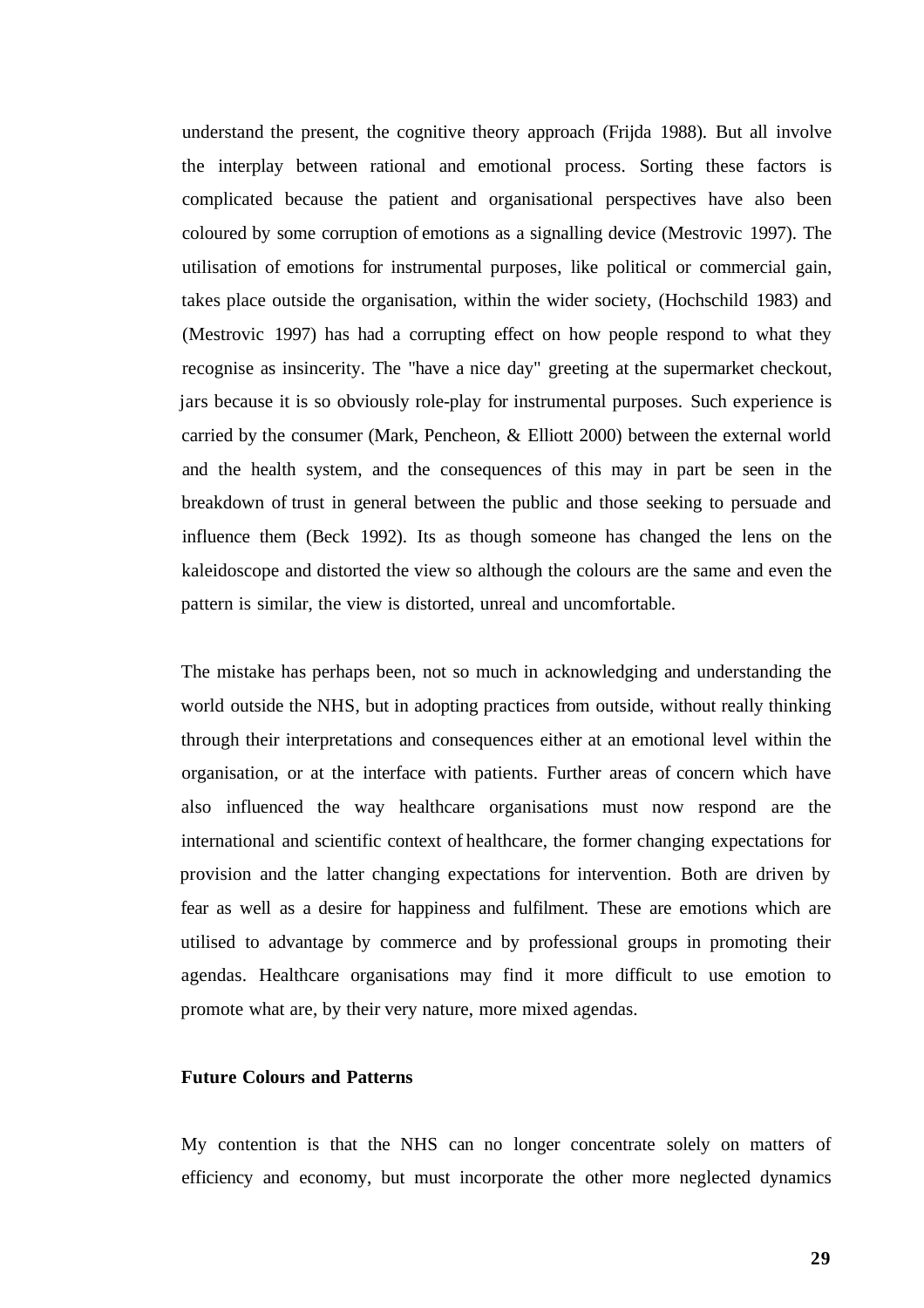experienced through emotions, and thereby acknowledge the crucial influence derived from people's experience of healthcare either as patients or staff.

The first, and possibly the most important place to begin, is at the point of access to the system. Patients demonstrate both rational and emotional responses by how they access healthcare. Some find alternative therapies are more sensitive to their emotional needs which suggests not only a degree of rejection of modern medicine but also often a desire to have a more personal relationship with providers. This is because in organisations, as Gutek (Gutek 1997) suggests, we are moving from relationships to encounters, the former based on trust while the latter are based on standardised procedures such as clinical protocols.

| <b>RELATIONSHIPS</b>                     | <b>ENCOUNTERS</b>                                          |  |
|------------------------------------------|------------------------------------------------------------|--|
| Participants are known to each other     | Participants are strangers: maybe anonymous                |  |
| All providers not equivalent             | Providers interchangeable, functionally equivalent         |  |
| Based on trust                           | Based on rules                                             |  |
| Elitist: individuals treated differently | Egalitarian: individuals treated alike                     |  |
| Customized service                       | Standardized service                                       |  |
| Difficult to start                       | Easy to enter                                              |  |
| Difficult to end; loyalty a factor       | No obligation to repeat interaction                        |  |
| other<br>knowledge<br>Fosters<br>of      | Fosters stereotyping of other                              |  |
| Creates weak ties, networks              | Does not foster networks                                   |  |
| Does not need infrastructure             | Is embedded in infrastructure                              |  |
| Fosters emotional involvement            | Often requires emotional expression not felt               |  |
| Inherent feedback loop                   | Feedback loop thro' management not thro' consumer/provider |  |
| Become more effective over time          | Designed to be more operationally efficient                |  |

**Table 1** Differences between Relationships and Encounters in Health Care (based on Gutek 1997): Gutek, B. 1997, 'Dyadic Interactions in Organisations ', in *Creating Tomorrow's Organisations-a handbook for future research in organisational behaviour,* C. Cooper & S. Jackson, eds., ©John Wiley & Sons Ltd Reproduced with permission

These interactions, which are in part a response to the pace of life and its discontinuity and complexity, are furthermore being mediated by technology, for example NHS Direct which uses telecommunication systems and evidence based decision support systems to provide health care. Emotions in these circumstances, as Gutek points out, are increasingly managed in a more transitory and impersonal way. Understanding the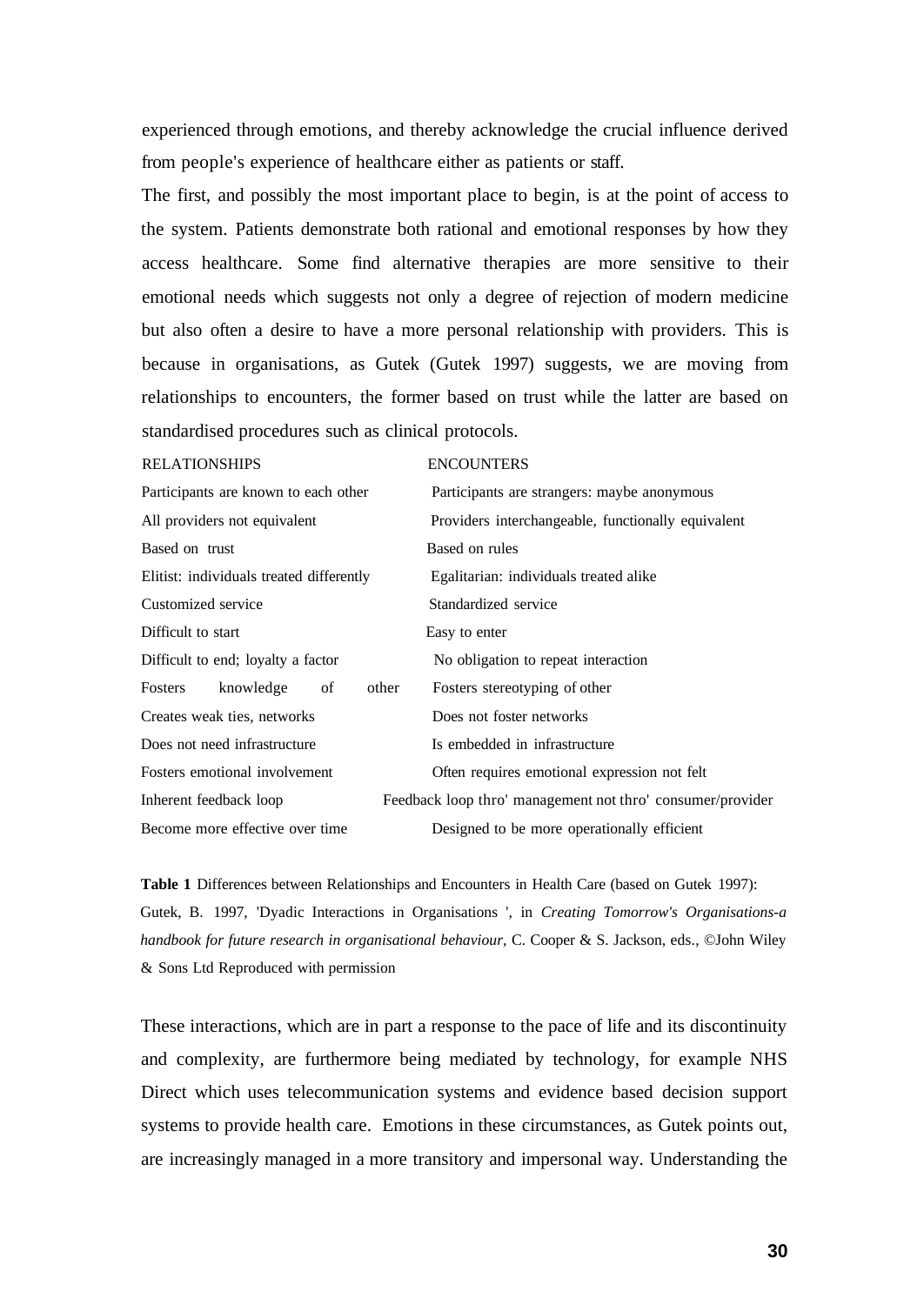emotional as well as the clinical impact of these developments will be crucial to their success, as unlike many other service and sales industries developing similar strategies, in healthcare the patient is the product. There is a need to acknowledge that the emotional content of the encounters between providers and patients is felt to be satisfactory by all parties.

We have already seen that trust has both rational and emotional elements. New technology is another area that may threaten the delicate balance of the doctor-patient encounter. As the genetic revolution takes off (Jones  $\&$  Zimmern 1999), the signs which prompt the lay perspective to engage with healthcare professionals will be joined by new definitions of demand where clinical intervention is created (Mark, Pencheon, & Elliott 2000) based on signs apparent only to clinical professionals. Individuals will be able to be diagnosed with health problems which may not appear for some time, but for which early treatment will be advised. This is different from the emotional investment required for immunisation programmes, so easily disrupted themselves by scare stories. The difference is between accepting a pre-existing problem and the possibility of a problem developing. The patient will have no outward symptoms and therefore has to accept the doctor's word on trust. As we know from the anti-smoking campaign, younger people in particular find intimations of morbidity or even mortality often difficult to grasp. This scenario therefore implies, it seems, a higher reliance on the emotions and more particularly the emotional intelligence of clinicians.

Further integration of the rational and emotional aspects of health provision is also occurring through the developments of new roles; these blur the boundaries between cure:rational*:male* and *care:emotional:female,* an example of this is the development of the Nurse Practitioners' role. Many existing roles are also being re negotiated and eventually perhaps those remaining within only one context, rational or emotional, will be seen as the exception rather than the rule. The organisation itself will need to reflect these changes. Some evidence of this may already exist when and where emotion is accepted as a driving force of the organisation. It increases motivation, improves understanding, enriches job performance, reduces stress and enhances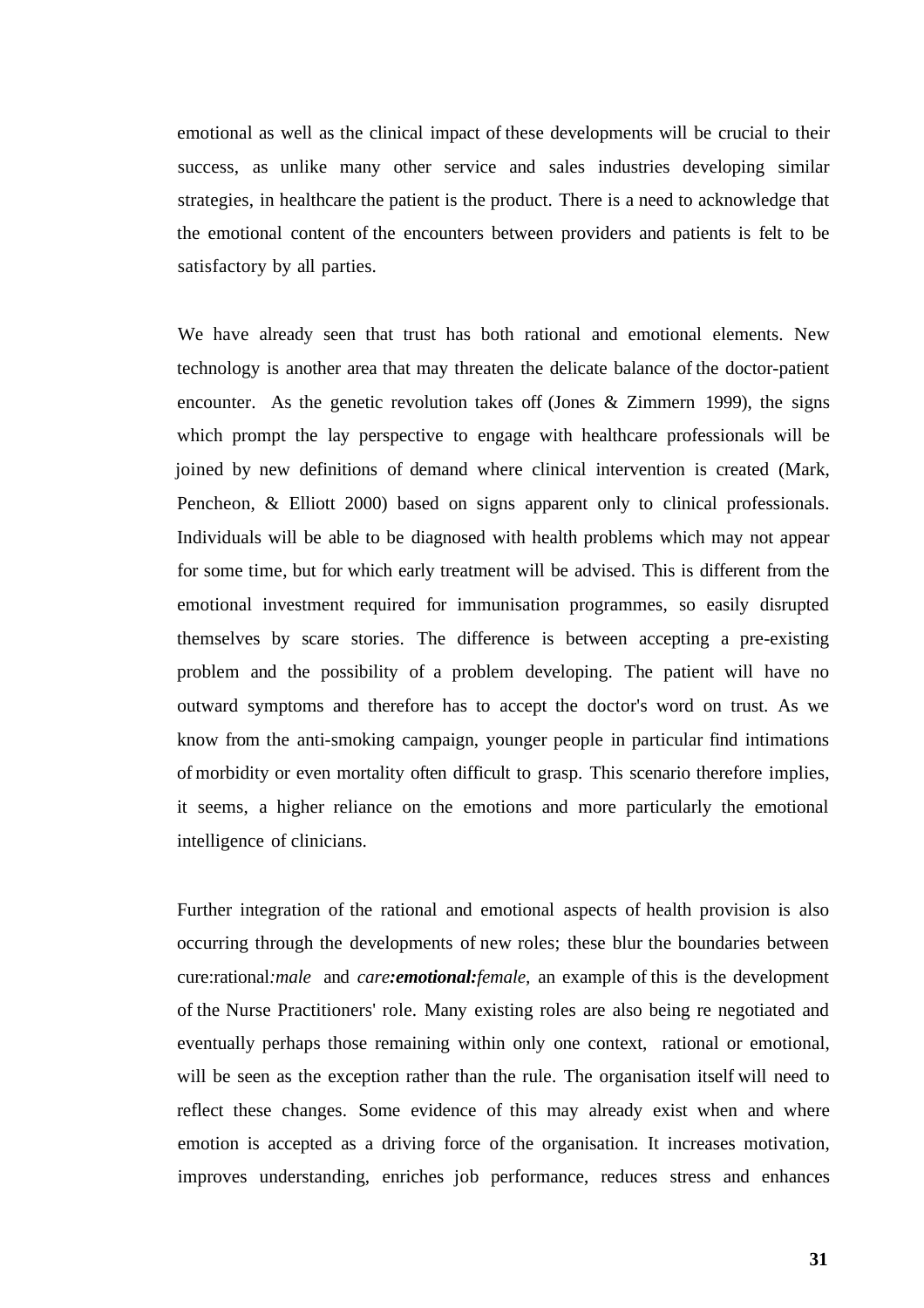relationships; but examples of such organisations in healthcare are still rare and often transitory developed only to meet a given set of circumstances.

One further aspect of the integration of rationality and emotion will be acceptance of the idea that knowledge based on reason is also implicitly valued in the organisation for its *emotional* role, as essential to the maintenance of trust between patient and professional. Reason is, in this context, the third party agent used as a justifiable tool to persuade both organisations and individual patients to set aside potentially negative emotional responses such as fear, to allow extraordinary interventions to occur.

The current separation of what are also described as objective and subjective feeling states (Ashforth & Humphrey 1995) has in the past been reinforced and maintained because medicine has long been able to relate emotion to physiological process, thereby defining its relevance as fundamentally biological. This perception of emotion in medicine, as reducible to rational analysis has organisationally and professionally been ratified. The simulation of these physiological responses, which the creative arts, and now virtual reality and the emotional labour process all facilitate, have also highlighted the need to connect emotion and its outward display to the internal world of feelings (Damasio 1999). Nonetheless the link between emotion and its manifestation can be unreliable if the physical response alone is used as an indicator of the presence of an emotion, and its relationship to consciousness is only just beginning to be explored (Damasio 1999).

As far as the future for users of healthcare are concerned it is increasingly necessary to provide better emotional support across the full spectrum of patient experiences, at entry, during treatment and when leaving the system. Perhaps better attention to those final colours will ensure a happy disengagement from the kaleidoscopic organisation thus ensuring that trust is maintained for the individual who may return to the system later on, and who will certainly relate their experiences to others.

Within the health system itself more attention will need to be given to the emotional impact of the organisational processes and activities, especially as they affect those new to the role and the organisation. This should provide a framework to guide future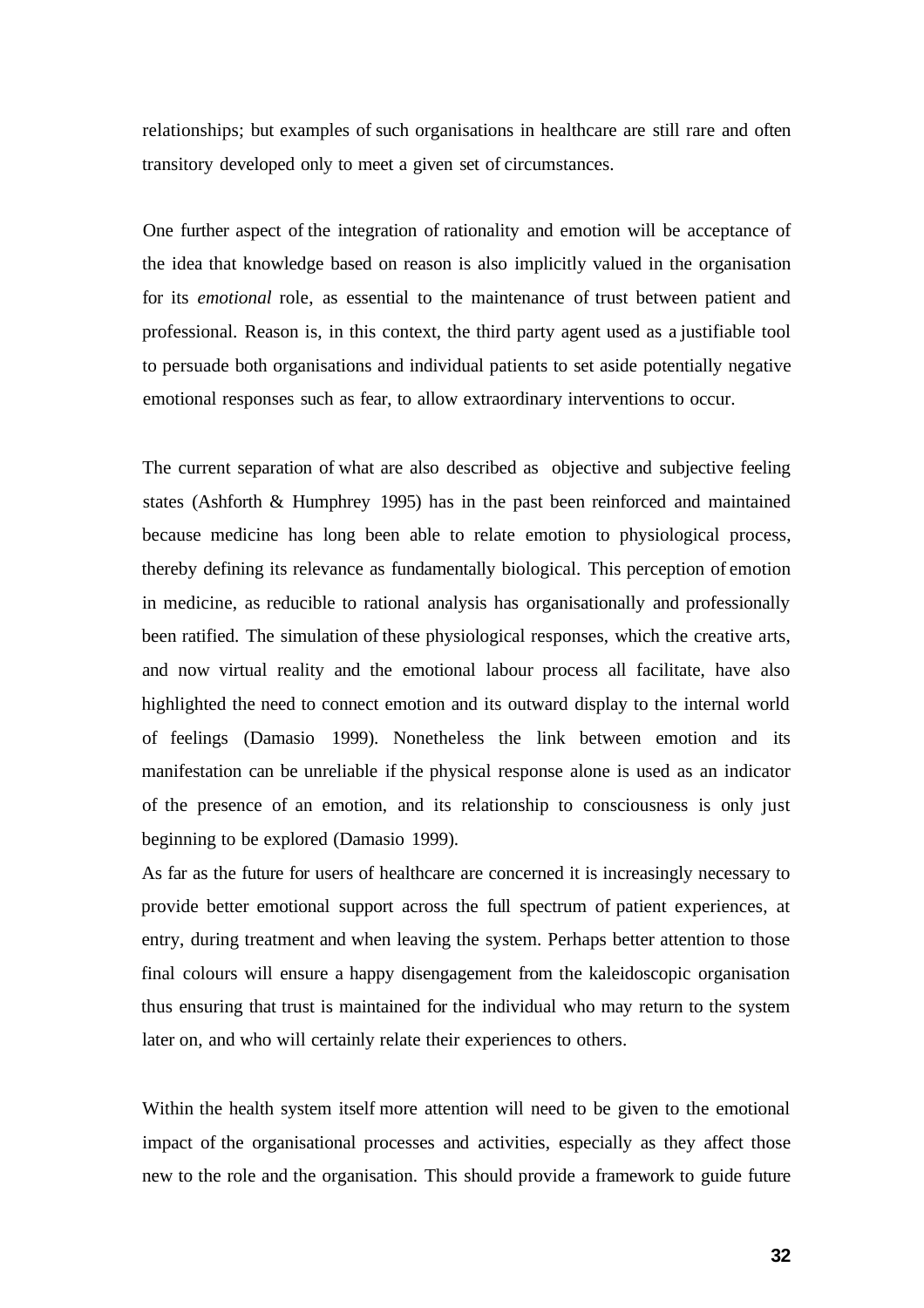entrants where none currently exists. Managing the negative outcomes, which are necessary transition points in organisational and clinical life, involves addressing the emotional impact on oneself and others. Organisations currently structure this around specific processes like accident reporting and stress counselling. Clinicians have only relatively recently developed methods of peer review and support, but even some of these do not pay enough attention to the emotional content of such activities. Neglecting the emotional impact may place even the rational elements of this process in jeopardy if it is seen as just a matter of defence against criticism. The capacity to manage emotion positively is developed implicitly through the socialisation processes for professionals and for organiations through the informal organisation or shadow systems (Stacey 1996). Now a greater ability to understand and characterise emotion explicitly within organisations is becoming necessary both ethically and legally.

To understand why these issues are of concern at both an ethical and legal level, the organisation must be considered in its wider environment. The social context is one where peer group (Mestrovic 1997) rather than political or organisational control is paramount, where the organisational structure is transistional and where there is increasing cynicism (Fineman 1997) about the manipulation of emotion to serve organisational purposes. If the peer group is located through a professional rather than an organisational group, as many are in health care, attempts by the organisation to challenge professional role boundaries (DoH 2000) may be doomed. This is because the strategies to protect them will be largely external. Peer groups are based on a fundamental emotional need to belong as a result of what Maslow (Maslow 1954) termed our affiliation needs. Peer groups are therefore relatively impervious to organisational attempts to control them (Mark & Scott 1992).

The prevalence of peer groups acting within their cultural norms has implications for how patients will respond to the different providers of care. The extent of the emotional connection between patient and provider will dictate the success or otherwise of health interventions. A recent example of this problem can be seen in the case of the Siamese twins Jodie and Mary, who were brought to the UK because of the special care they would require. However their clinical needs, which were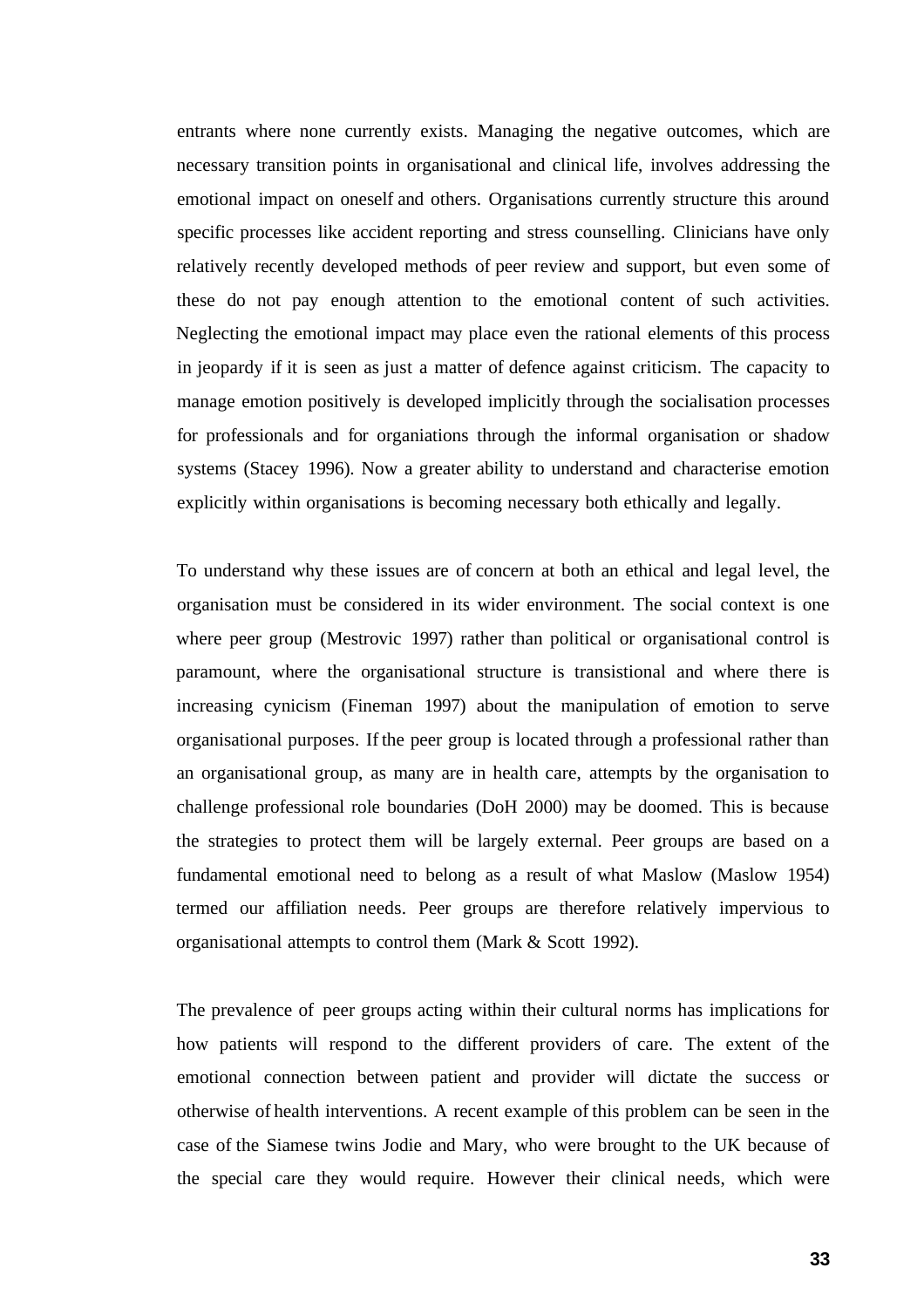themselves the subjects of differing medical opinion, were more significantly a point of contention between the law, and religious beliefs of the parents (Orr 2000), who objected to the proposed treatment because it meant the death of one twin and a challenge to what the parents believe is God's will. The parents and indeed their beliefs were not derived from a UK environment so the imposition of UK law may have seemed a heavy price to pay for gaining access to what they had imagined was appropriate healthcare. They were alienated and isolated until their peers within the Roman Catholic church in the UK rallied to support their view, and countered what seemed to them as morally wrong, whatever medico legal opinion said.

#### **The next pattern**

What I have tried to do in this paper is to address emotion as an explicit issue in health care organisation, its history, its current context and future opportunities. Habitually healthcare organisations have sought rational solutions, but in the event rationality alone has proved to be inadequate. What is now needed, I am suggesting, is better recognition and explicit discussion of the role that emotion plays in ensuring that, combined with rationality, we actually get what we need both as individuals and as a community. Notwithstanding, I have to accept that the use of the commanding metaphor of the kaleidoscope may have limited my perception. One twist of it will reveal other patterns and other interpretations all of which will have something to offer, but whatever these are they should now include the colour of the emotions which complement, contrast and coalesce with each other to show us what is really happening.

#### **References**

Ackroyd, S. & Thompson, P. 1999, *Organizational Misbehaviour* Sage, London.

Ashforth, B. E. & Humphrey, R. H. 1995, 'Emotion in the workplace: a reappraisal', *Human Relations,* vol. 48,no. 2, p. 97.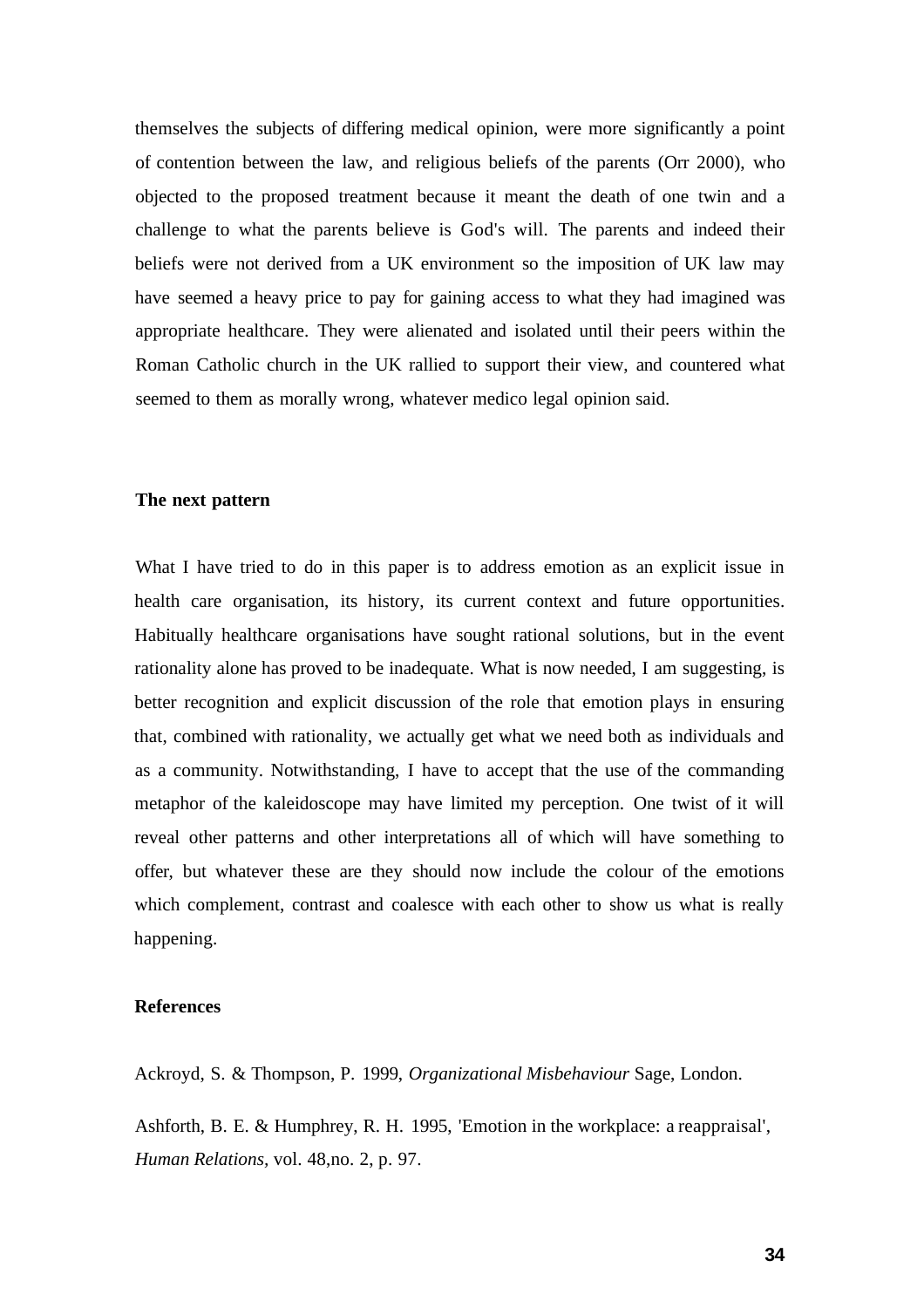Beck, U. 1992, *Risk Society: towards a new modernity* Sage, London.

Bradley, F., Wiles, R., Kinmouth, A.L., Mant, D., & Gantley, M. 1999, 'Development and evaluation of complex interventions in health services research: case study of the Southampton heart integrated care project (SHIP)', *British MedicalJournal,* vol. 318,no. 7185, pp. 711-715.

Cassell, J. 1998, 'The woman in the surgeon's body: understanding difference', *American Anthropologist,* vol. 98,no. 1, pp. 41-53.

Cochrane, A. L. 1972, *Effectiveness and efficiency* Nuffield Provincial Hospitals Trust, London.

Cropper, S. 1999, 'Value Critical Analysis and Actor Network theory: two perspectives on collaboration in the name of health,' in *Organisational Behaviour in Health Care - the research agenda,* A. L. Mark & S. Dopson, eds., Macmillan, Basingstoke, pp. 207-221.

Czarniawska, B. 1997, 'A four times told tale: combining narrative and scientific knowledge in organisation studies', *Organisation,* vol. 4,no. 1.

Damasio, A. 1999, *The feeling of what happens-body, emotion and the making of consciousness.* Heinemann, London.

Dawson, S. 1999, 'Managing, organising and performing in health care: what do we know and how can we learn.,' in *Organisational Behaviour in Health care - the research agenda,* A. L. Mark & S. Dopson, eds., Macmillan, London, pp. 7-24.

Dent, M. 1995, 'The new National Health Service: a case of postmodernism?', *Organisation Studies,* vol. 16,no. 5, pp. 875-900.

Department of Health 2000, *The NHS Plan - a plan for investment a plan for reform.* 

Downing, S. J. 1997, 'Learning the plot: emotional momentum in search of dramatic logic', *Management Learning* , vol. 28,no. 1, pp. 27-44.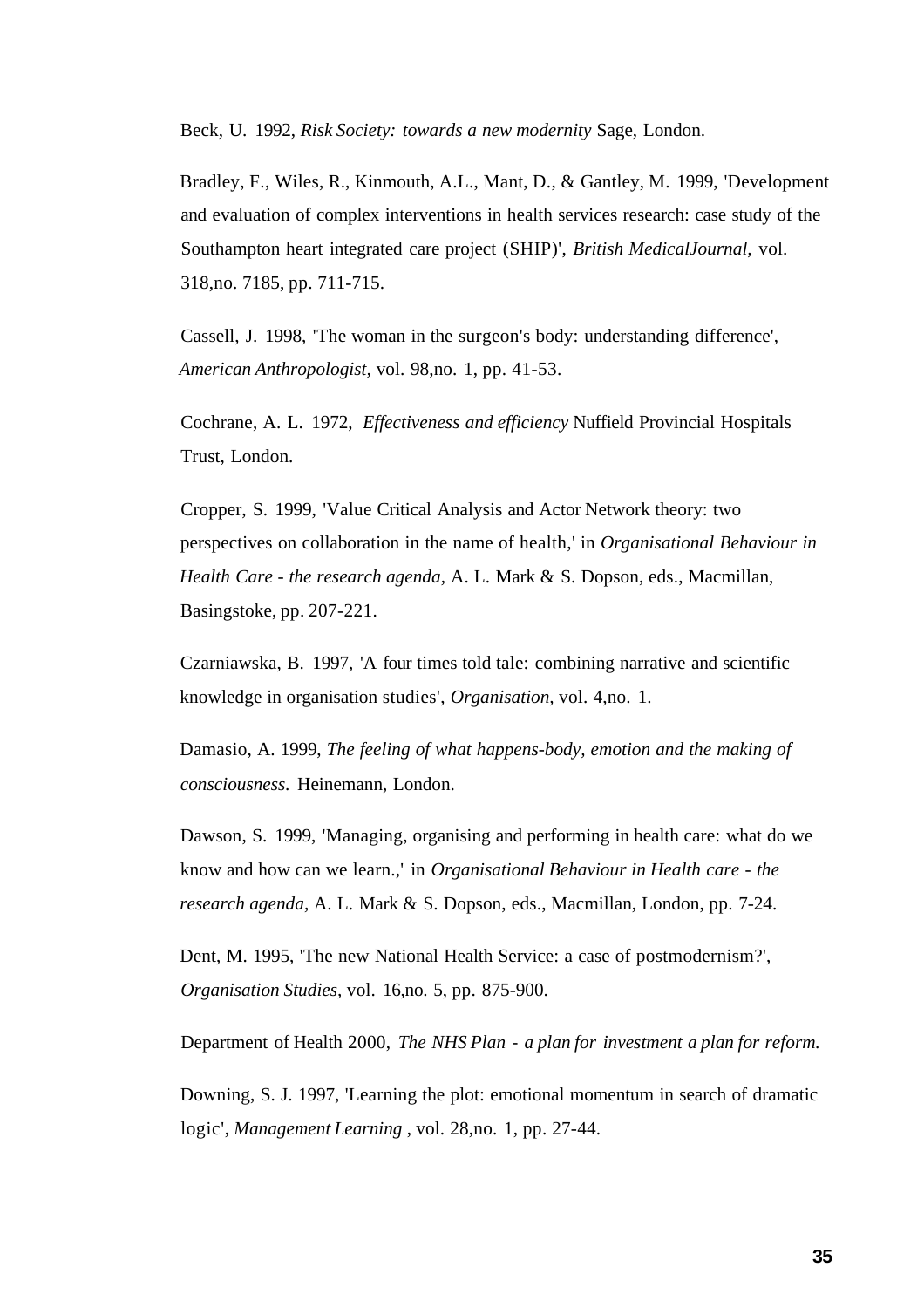Earl, P. & Kemp, S. 1999, *The Elgar Companion to Consumer Research and Economic Psychology* Edward Elgar, Cheltenham.

Egan, M. 2000, 'Managers as kings: Shakespeare on modern leadership', *Management Decision,* vol. 38,no. 5.

Elliott, R. 1998, 'A model of emotion driven choice', *Journal of Marketing Management,* vol. 14, pp. 95-108.

Fineman, S. 1993, *Emotion in Organisations* Sage, London.

Fineman, S. 1997, 'Emotion and management learning', *Management Learning,* vol. 28,no. l,pp. 13-26.

Fitzgerald, L., Ferlie,E., Wood, M. & Hawkins,C. 1999 'Evidence into practice? An exploratory analysis of the interpretation of evidence' in *Organisational Behaviour in Health care - the research agenda, A.* L. Mark & S. Dopson, eds., Macmillan, London, pp. 189-206.

Frijda, N. H. 1988, "The Laws of Emotion', *American Psychologist,* vol. 43,no. 5, pp. 349-358.

Genosko, G. 1998, *Undisciplined Theory* Sage, London.

Goffman, E. 1959, *The presentation of self in everyday life* Overlook Press, New York.

Gold, M. 1999, 'The Changing US health care system challenges for responsible public policy', *The Milbank Quarterly,* vol. *11,no.* 1, pp. 2-22.

Goleman, D. 1996, *Emotional Intelligence* Bloomsbury, London.

Good, B. J. 1994, *Medicine, rationality and experience - an anthropological perspective.* Cambridge University Press, Cambridge.

Gordon, W. J. J. 1961, *Synectics* Harper Row, New York.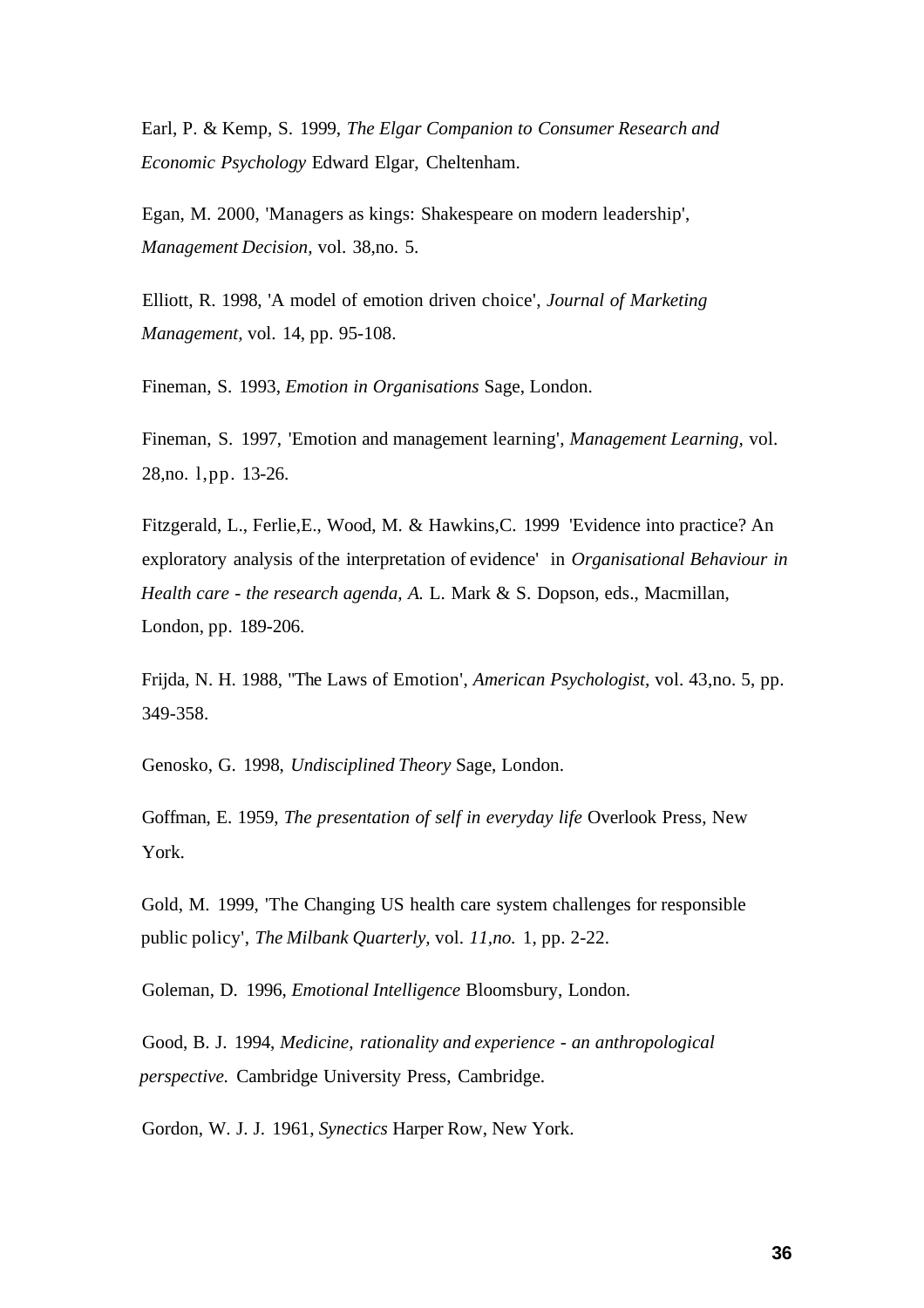Grandey, A. A. 2000, 'Emotional regulation in the workplace: a new way to conceptualize Emotional Labor', *Journal of Occupational Health Psychology,* vol. 5,no. 1, pp. 95-110.

Gray, J. A. M. 1996, *Evidence based healthcare* Churchill Livingstone.

Gutek, B. 1997, 'Dyadic Interactions in Organisations ', in *Creating Tomorrow's Organisations-a handbook for future research in organisational behaviour,* C. Cooper & S. Jackson, eds., John Wiley, Chichester, pp. 139-156.

Harre, R. & Gerrod Parrott, W. 1996, *The Emotions Social, Cultural and Biological Dimensions* Sage, London.

Hassard, J. & Pym, D. 1993, *The theory & philosophy of Organisations* Routledge an imprint of Taylor Francis Books Ltd, London.

Hellige, J. B. 1993, *Hemispheric Asymmetry: What's Right and What's Left Perspectives in cognitive neuroscience* Harvard University Press, Harvard.

Hochschild, A. R. 1983, *The managed heart: commercialisation of human feeling*  University of California Press, Berkeley.

Hofstede, G. 1980, *Culture's consequences: international differences in work related values* Sage, Beverly Hills.

Hofstede, G. & Bond, M. H. 1988, 'The Confucius connection: from cultural roots to economic growth', *Organisational Dynamics,* vol. Spring, pp. 12-13.

Holden, R. J. 1991, 'An analysis of caring: attributions, contributions and resolutions', *Journal of Advanced Nursing,* vol. 16, pp. 893-898.

Huang, M. H. 1998, 'Exploring a new typology of advertising appeals: basic versus social, emotional advertising in a global setting', *International Journal of Advertising,*  vol. 17,no. 2, pp. 145-168.

Illich, 1. 1977, *The Limits to Medicine* Penguin, London.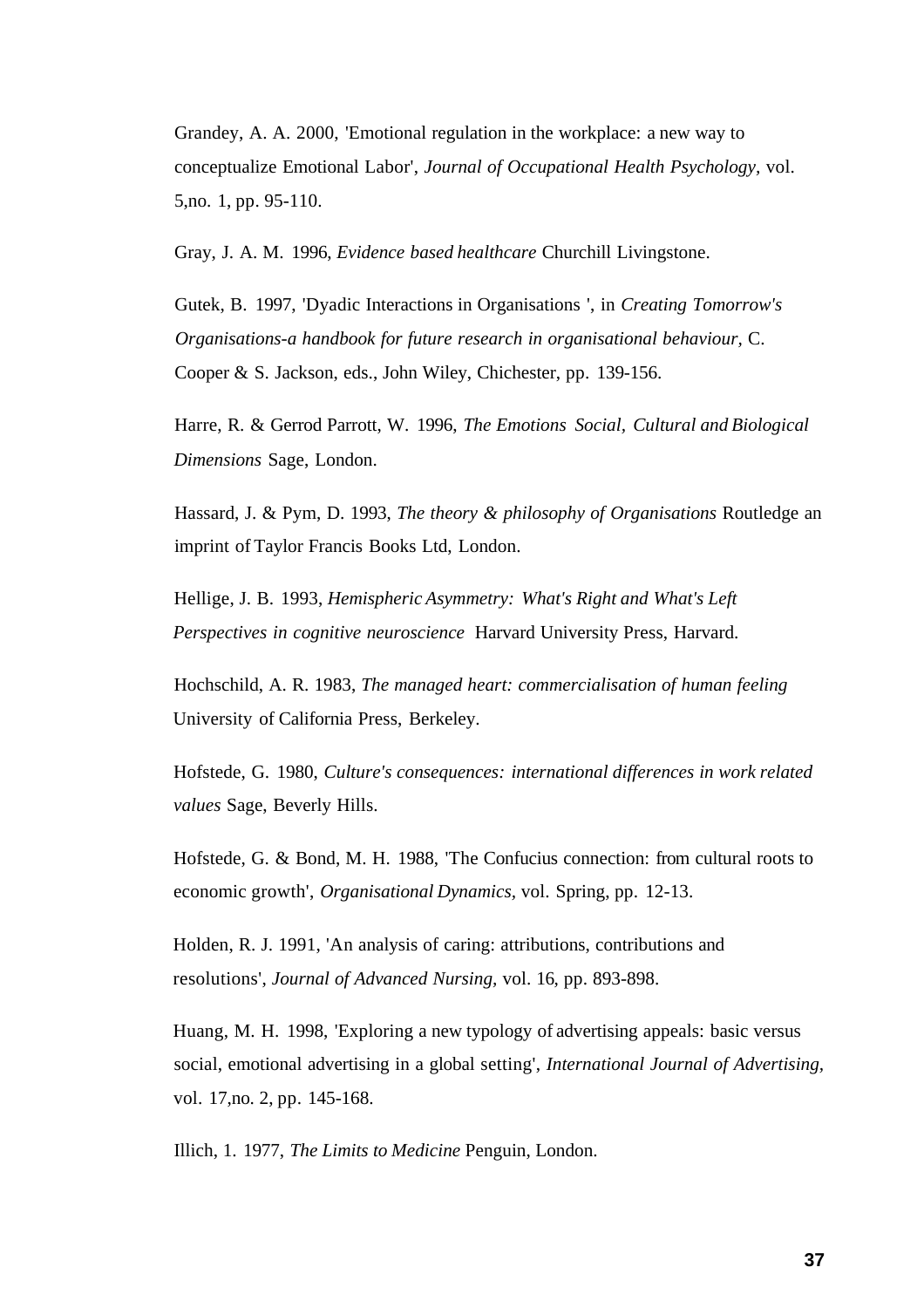Johnson-Laird, P. N. 1989, 'The language of emotions: an analysis of a semantic field', *Cognition and Emotion,* vol. 3, pp. 81-123.

Jones, J. & Zimmern, R. L. 1999, 'The Impact of New Technologies in Medicinemapping the human genome the genetics revolution', *British Medical Journal,* vol. 319, p. 1282.

Kempner, T. 1987, 'How many emotions are there? Wedding the social and autonomic components', *American Journal of Sociology,* vol. 93,no. 2, pp. 263-289.

Kilduff, M. & Mehra, A. 1997, 'Postmodernism and organisational research', *Academy of Management Review,* vol. 22,no. 2, pp. 253-281.

Klein, R. 1995, *The New Politics of the NHS,* 3rd edn, Longman, London.

von Krogh, G. & Roos, J. 1996, *Managing Knowledge -perspectives on co-operation and competition* Sage, London.

Locke, J. 1690, *An essay concerning human understanding* Oxford University Press, Oxford.

Lupton, D. 1998, *The emotional self* Sage, London.

Mannion, R. & Smith, P. 1997, 'Trust and Reputation in Community Care', in *Changes in Health Care - reflections on the NHS internal market,* P. Anand & A. McGuire, eds., Macmillan, Basingstoke, pp. 141-161.

Mark, A. & Elliott, R. 1997, 'Demarketing dysfunctional demand in the UK NHS', *International Journal of Health Planning and Management,* vol. 12, pp. 297-314.

Mark, A., Pencheon, D., & Elliott, R. 2000, 'Demanding Healthcare', *International Journal of Health Planning & Management,* vol. 15,no. 1.

Mark, A. & Scott, H. 1992, 'General Management in the NHS', in *Rediscovering Public Services Management,* 1st edn, H. J. Willcocks Leslie, ed., McGraw-Hill, London, pp. 197-234.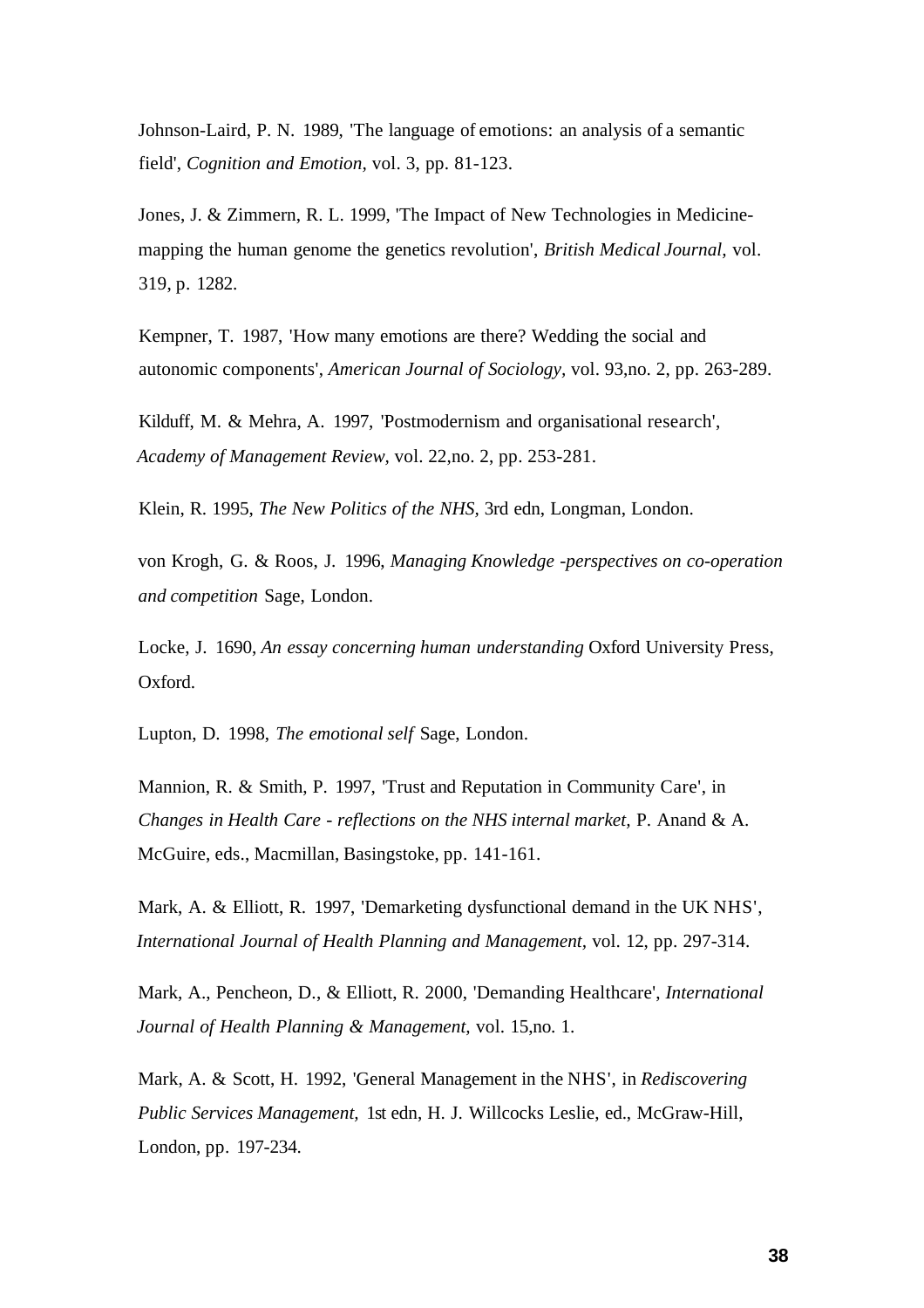Mark, A. L. & Dopson, S. 1999, *Organisational Behaviour in Health Care - the research agenda,* 1 st edn, Macmillan Business, Basingstoke.

Maslow, A. H. 1954, *Motivation and personality* Harper Row, New York.

McKeown, T. 1976, *The role of medicine: dream mirage or nemesis* Nuffield Provincial Hospitals Trust, London.

Mestrovic, S. G. 1997, *Postemotional Society* Sage, London.

Orr, D. 'Loving parents have a right to choose'. *The Independent* 5th September. 2000. London.

Ortony, A. & Turner, T. J. 1990, 'Whats so basic about basic emotions?', *Psychological Review,* vol. 97, pp. 315-331.

Parliament. *Working for Patients.* CM555. January 1989.

Perkin, H. 1989, *The Rise of Professional Society - England since 1880* Routledge, London.

Ralston, F. 1995, *Hidden dynamics - how emotions affect business performance and how you can harness their power for positive results* Amacom -American Management Association, New York.

Rivett, G. 1998, *From Cradle to Grave-fifty years of the NHS* Kings Fund, London.

Rowe, D. 1994, *Wanting Everything - the art of happiness,* Previous publication Harper Collins 1991, Fontana 1992 edn, HarperCollins, London.

Scally, G. & Donaldson, L. J. 1998, 'Clinical Governance and the drive for quality improvement in the new NHS in England', *British Medical Journal,* vol. 317,no. 7150, pp. 61-65.

Sontag, S. 1991, *Illness as metaphor; AIDS and its metaphors* Penguin, Harmondsworth.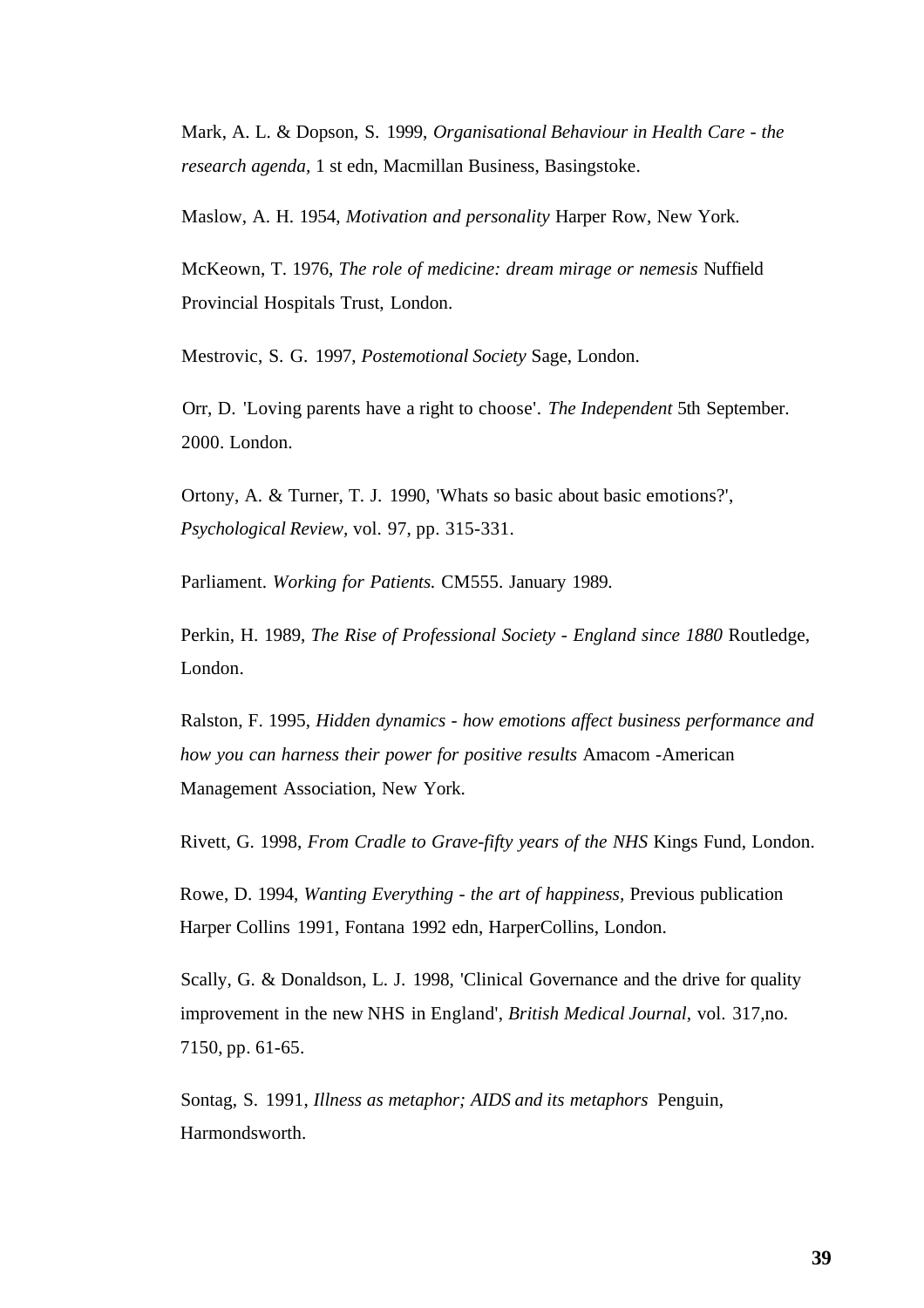Stacey, R. D. 1996, *Strategic Management & Organisational Dynamics,* 2nd edn, Pitman, London.

Stenmark, M. 1995, *Rationality in science, religion and everyday life: a critical evaluation of four models of rationality* University of Notre Dame, Paris.

Stewart Brown, S. 1998, 'Emotional well being and its relation to health', *British Medical Journal,* vol. 317, pp. 1608-1609.

Suttie, I. D. 1988, *The origins of love and hate,* First published in 1935 edn, Free Association Books, London.

Tannen, D. 1992, *You just don't understand - men and women in conversation* Virago, London.

Taylor-Gooby, P. 1998, *Choice and Public Policy-the limits to welfare markets*  Macmillan, Basingstoke.

Tudor Hart, J. 1996, 'Caring effects', *The Lancet,* vol. 347, pp. 1606-1608.

Turner, B. 1995b, 'A personal trajectory through organisation studies', *Research in the sociology of organisations,* vol. 13, pp. 275-301.

Turner, B. S. 1995a, *Medical Power and Social Knowledge,* 2nd (1st 1987) edn, Sage, London.

de Vries Manfred Ketz & Miller Danny 1984, *The Neurotic Organisation* Jossey Bass, San Francisco.

Wall, A. 1999 *Icebergs and Deckchairs - organisational change in the National Health Service.* London, Nuffield Trust. The Maureen Dixon Essay Series on Health Service Organisation. Number 1

Webster, C. 1998, *The NHS - a political history* Oxford University Press, Oxford.

Weik, K. 1995, *Sensemaking in Organisations* Sage, Thousand Oaks California.